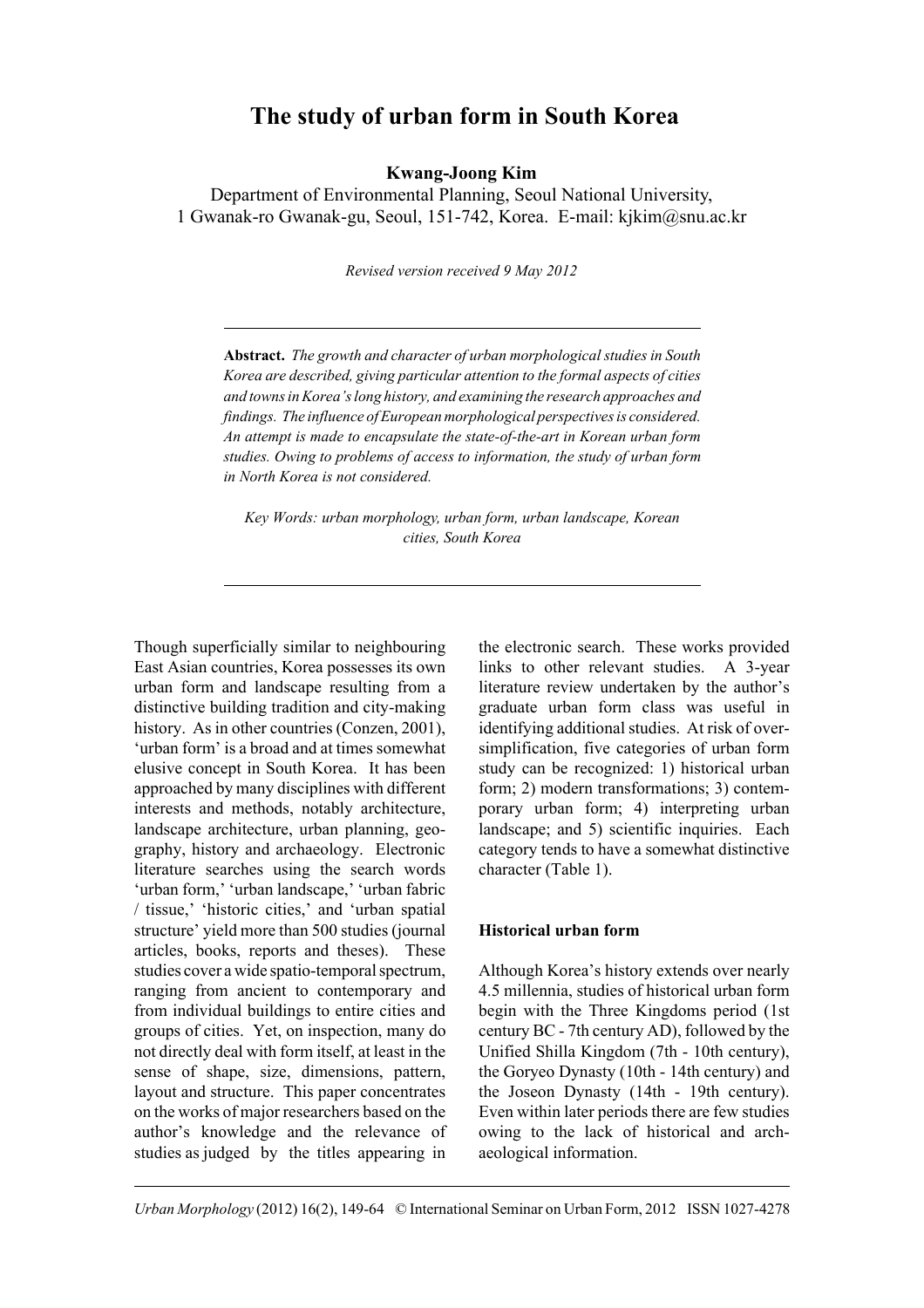| <b>Study categories</b>      | <b>Descriptive</b> | <b>Explanatory</b> | Interpretative |
|------------------------------|--------------------|--------------------|----------------|
| Historical urban form        |                    |                    |                |
| Modern transformations       |                    |                    |                |
| Contemporary urban form      |                    |                    |                |
| Interpreting urban landscape |                    |                    |                |
| Scientific inquiries         |                    |                    |                |
|                              |                    |                    |                |

**Table 1. Categories of South Korean urban form studies**

 $\bullet$  strong focus  $\Box$  moderate/weak focus

#### *Ancient capital cities*

Studies of ancient times are focused on capital cities in the period of the Three Kingdoms (Goguryeo, Baekje and Shilla) and the Unified Shilla Kingdom. The walled capital of Goguryeo (BC 37 - AD 668), Janganseong (now Pyongyang in North Korea) was discussed in general terms (H.-S. Kim, 2006), but there have been few other studies of this city, owing to its North Korean location. In the case of the Baekje period (BC 18 - AD 660), the location and layout of early capitals of Wirye (now south-eastern Seoul) and Woongjin (now Gongju) have been matters of conjecture as even recent archaeological excavations have yielded few findings (Choi, 2002). The third and last capital (538 - 660), Sabi (now Buyeo) has attracted more detailed treatment. The historical geographer, Park (1992), combining historical documents, archaeological findings and field survey, suggested that this walled capital took a gridiron form, comprising a series of square blocks of 44.5 by 44.5 m. She speculated that these unit blocks were framed by a larger unit of 356 m by 356 m, made up of north-south and east-west main-road axes. It was believed that Sabi was laid out according to a plan based on that of Chang'an, capital of China during its Tang Dynasty. However, little conclusion is reached about the degree of Chinese influence on city planning in the

Baekje capitals (Cha, 2002).

The most penetrating study of the form of an ancient capital was that of Gyeongju, a capital of the Shilla Kingdom (BC 57 - AD 935), now a UNESCO World Heritage site. It was in the period after unification of the Korean peninsula in the late-seventh century that the city underwent a particularly significant remaking. There are various speculations regarding the block size, city boundary and Chinese influence (Kim, 1997). It is widely agreed, however, that Gyeongju was laid out in a grid-patterned framework based on the *bangri* system of administrative hierarchy. The historian Yoon (1976) suggested the rectangular city area was of some 3.9 km (eastwest) by 4.3 km (north-south), divided into some 360 *bangs*, each 140 m by 160 m. He believed that the city was divided into east and west sections by the 120 m wide north-south axial road through its centre. More recent study, however, questioned earlier findings on the city's area and overall layout. The historical geographer Lee (2007) speculated that one *bang* was a 162 m by 162 m block and Gyeongju was larger than previously thought, being up to 5.5 km in both northsouth and east-west directions. He also argued that the city, within which about 1 million people resided, was not rectangular in form, but defined by natural constraints, not a city wall.

While many agree that there was Chinese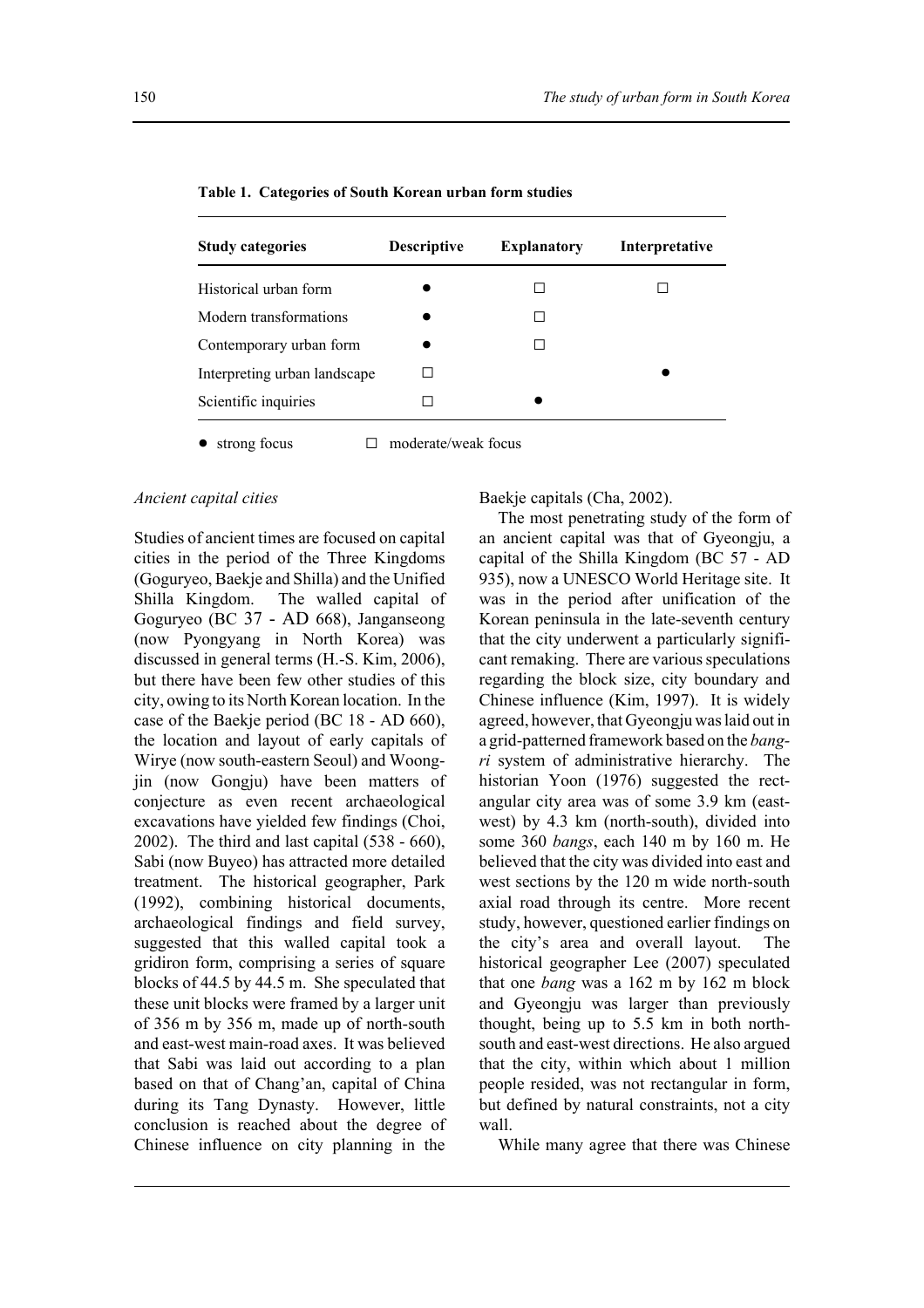influence on the geometrical form of Gyeongju (Lee, 1984; Yoon, 1976), Lee suggested that Gyeongju was not entirely a new planned city like the Chinese model city of Chang'an or the later Japanese city of Heian (Morris, 1979). While some local cities, such as Jeonju and Namwon, had an original gridiron layout (K.- C. Lee, 2002a), no agreement has been reached on whether the grid-patterned *bang-ri* system was widely applied to ancient Korean cities (Yoon, 1987). Furthermore, some suggest the possibility that the *bang-ri* system did not originate in China, but in Goguryeo (K.-S. Lee, 1999), and that Chinese influence on ancient city planning has in general been over emphasized, insufficient attention having been given to specific Korean city characteristics (Lee, 2007).

#### *Medieval capital cities*

After the Unified Shilla Kingdom declined, Korea went through the late Three Kingdoms period (AD 892 - 936) before there was reunification during the Goryeo Dynasty (AD 918 - 1392) in 936. Owing to its North Korean location, the urban form of Gyeseong, the capital during the Goryeo Dynasty, has not been much studied. Some historians and urban form scholars briefly examined its location and general layout based on historical documents, old maps and drawings showing the topographical context and the position of the city walls, gates, royal palaces, major buildings and arterial roads (Kim, 1998; Park, 1996). It was evident that Gyeseong consisted of three 'layers', comprising the walled royal palace, the inner wall (4.7 km in length) and the outer wall (23 km in length). Unlike its ancient predecessor, it had an uneven site and organic form manifested in its irregular city walls and asymmetrical city layout responding to mountainous topography. Many agree that this organic form was a clear intentional departure from the geometrical form of the previous capital of Shilla. It is believed that the Chinese geomantic idea of *fengshui* influenced the building of this new capital.

More attention has been given to the capital

city of Hanseong *(*now Seoul) of the Joseon Dynasty (1392 - 1897) which overturned the ailing Goryeo Dynasty. Based on historical documents, historians suggest that Confucian pragmatism as well as the geomantic idea of *fengshui* were considered in choosing the location of the new capital (Ko, 2005; Lee, 1938; T.-J. Lee, 1994). Surrounded by a 19 km wall, its building took nearly 20 years (S.- K. Lee, 1994; J.-M. Sohn, 1977). Most studies recognize the influence of the Chinese ideas of *fengshui* and the Rites of Zhou in locating major components such as royal palaces, ritual sites, public buildings, the bell tower, markets, main roads, gates and the city wall. The city, occupied by some 100 000 people, adapted to the topographical conditions inside its irregular wall. Like Gyeseong, Hanseong took a unique organic form with rich geomantic meanings. The rectangular, symmetrical and axial nature of the form of Chinese capital cities, often moat-protected on flat land, was not found in Hanseong. The determinants of urban form were symbolic mountains, topographic constraints and capillary-like waterways. Some planners and designers believe that this creative adaptation to natural conditions resulted in a Korean urban form distinct from that of its neighbouring Chinese and Japanese capitals (H.-G. Lee, 2005; K.-M. Lee, 2002; S.-K. Lee, 1994).

The study of morphological change during the Joseon Dynasty has been rare, presumably due to the lack of information. The work of Kim and Lee (1998), revealing the emergence of strip-type commercial plot patterns in the eighteenth century in major local nodes around Hanseong, is one of the few examples. Kwon (2003) is also noteworthy as he examined various historical maps to uncover the transformation and expansion of Hanseong citywide. From a cartographic standpoint, Lee's digital mapping of Seoul's medieval form (Seoul Metropolitan Government, 2004a) is of interest. After the digitization of a 1914 cadastral map and topographical maps, he produced, in collaboration with Seung-Woo Yang, high quality electronic maps showing nineteenth-century urban fabrics in relation to topographical conditions (S.-K. Lee, 2004).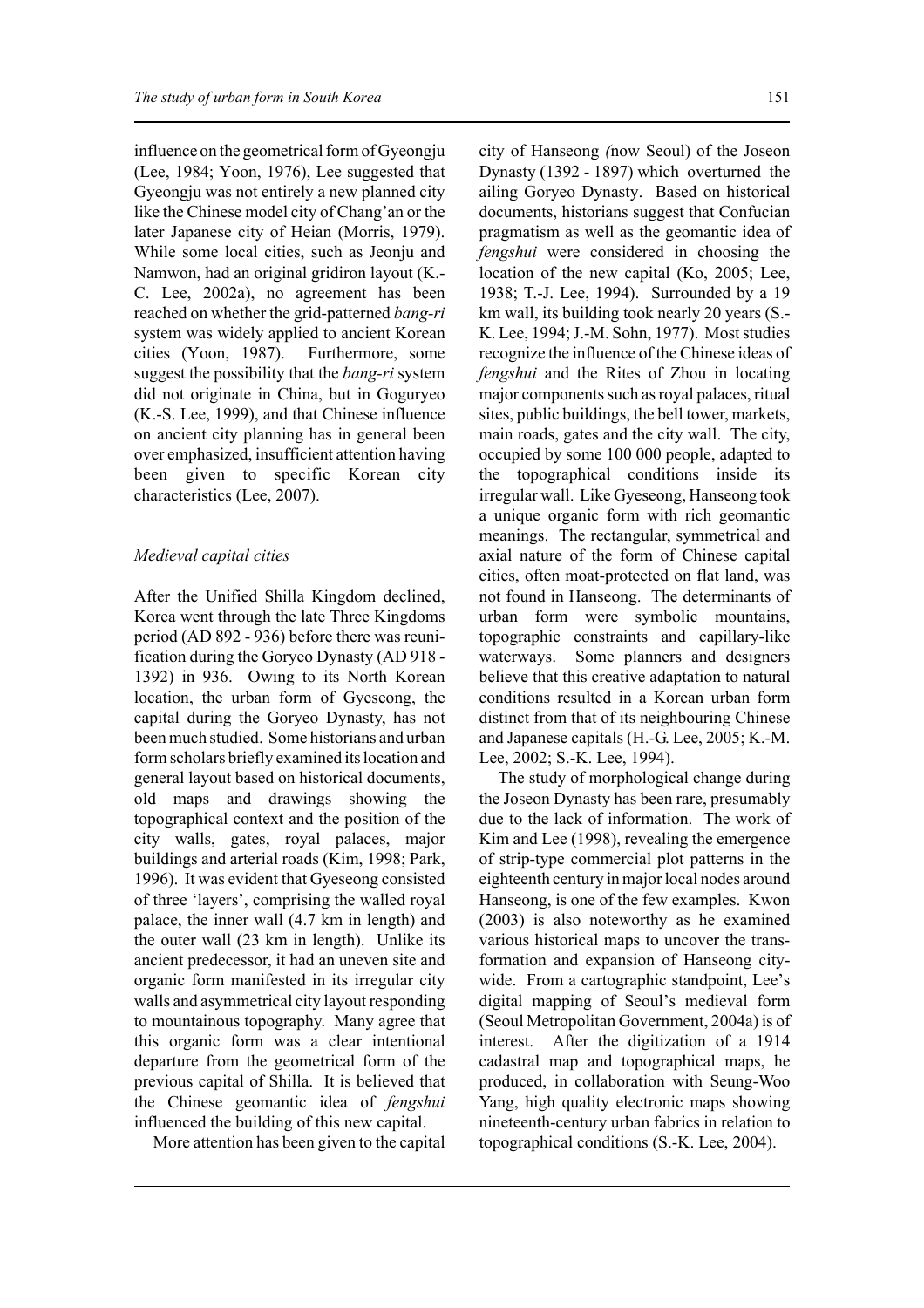### *Medieval regional and local cities*

The centralized kingdom of the Joseon Dynasty contained a hierarchy of administrative centres. Not all of these centres were walled (Ryu and Oh, 1992), but the walled ones attracted much attention. Referred to as *eupseongs* (walled towns) or *eupchis* (government towns), there were nearly 200 of them countrywide. Some of them originated in the Three Kingdoms era. Except in certain rural places that are now under government protection, most of the walls were destroyed during the colonial period and inner areas were subsequently replatted. Medieval *eupseongs* that have been studied include Daegu (Yae, 1998), Milyang (Yae, 1991), Jeonju (Chang, 1993), Ulsan (Kim, 1996), Unyang (Kim, 1996), Gyeongju (Shin and Yae, 2000), Naju (Sohn and Kim, 2006) and Nakan (Lee, 2008). Comprehensive countrywide studies were also conducted that dealt with the location, structure and form of walled local cities of the Joseon Dynasty (Huh, 2001; S.-K. Lee, 1984).

These studies show that in the earlier years, the sites of *eupseongs* varied from flat field to mountain slope. The alignments of their surrounding walls varied accordingly, some cities being rectangular in shape while others were rounded and still others were intermediate between rectangular and round, depending on topographical conditions (Huh, 2001; Kim, 1999; Lee, 2008). Locations against a mountain backdrop became increasingly popular in the later period of the Joseon Dynasty under the influence of *fengshui* which embued the mountains with considerable symbolic meaning (Lee, 2008). *Eupseongs* had three or four gates in each direction and main roads linked these gates (S.-K. Lee, 1984). Inside the walls, there were administrative buildings at the centre surrounded by lay people's residences. Local nobles and farmers resided outside the walls. Where there was a mountain castle nearby, Korean *eupseongs* often did not have moats, and their walls were much lower than those of their counterparts in China and Japan (Lee, 2008). With more concern for ruling than defence, the organic form was deliberately planned to

maximize the king's glory and power through a series of visual experiences as people approached the government buildings at the centre (Lee, 2008). This suggests comparisons with the visual analysis of Japanese castle towns by Satoh (1997).

These studies are mostly in the form of written text. Though some old maps and drawings provide an impression of location and layout, there is little morphological information on town plans and building fabrics. Thus these studies, though dealing with forms, are more historical than morphological in nature. The more detailed formal study of Korean cities had to await the first systematic modern cadastral survey in the 1910s.

#### **Modern transformations**

#### *European approaches*

There has been a sizable number of studies based on European approaches to modern urban transformations. In the 1970s, urban designers and architects began to show an interest in the notion of urban fabric in relation to analytical design method (Chu, 1975). Chong-Won Chu and his students at Seoul National University played a significant role in introducing British urban morphology into South Korean planning and architecture. A series of morphological studies was produced that drew attention to Conzenian research methods and theoretical perspectives. The works of M. R. G. Conzen and J. W. R. Whitehand were referenced in relation to Conzen's recognition of systematic form complexes such as town plan, building fabric, and plot pattern. There was also awareness of Muratorian theory – in this case as a result of Japanese writing. Later, some journal articles were solely devoted to introducing European morphological approaches as a promising means of understanding changes to urban form. Sohn and Han (1996) and Ryu and Lee (2001) introduced typomorhological methods. Referencing Moudon (1994), they compared the Conzenian and Muratorian schools. These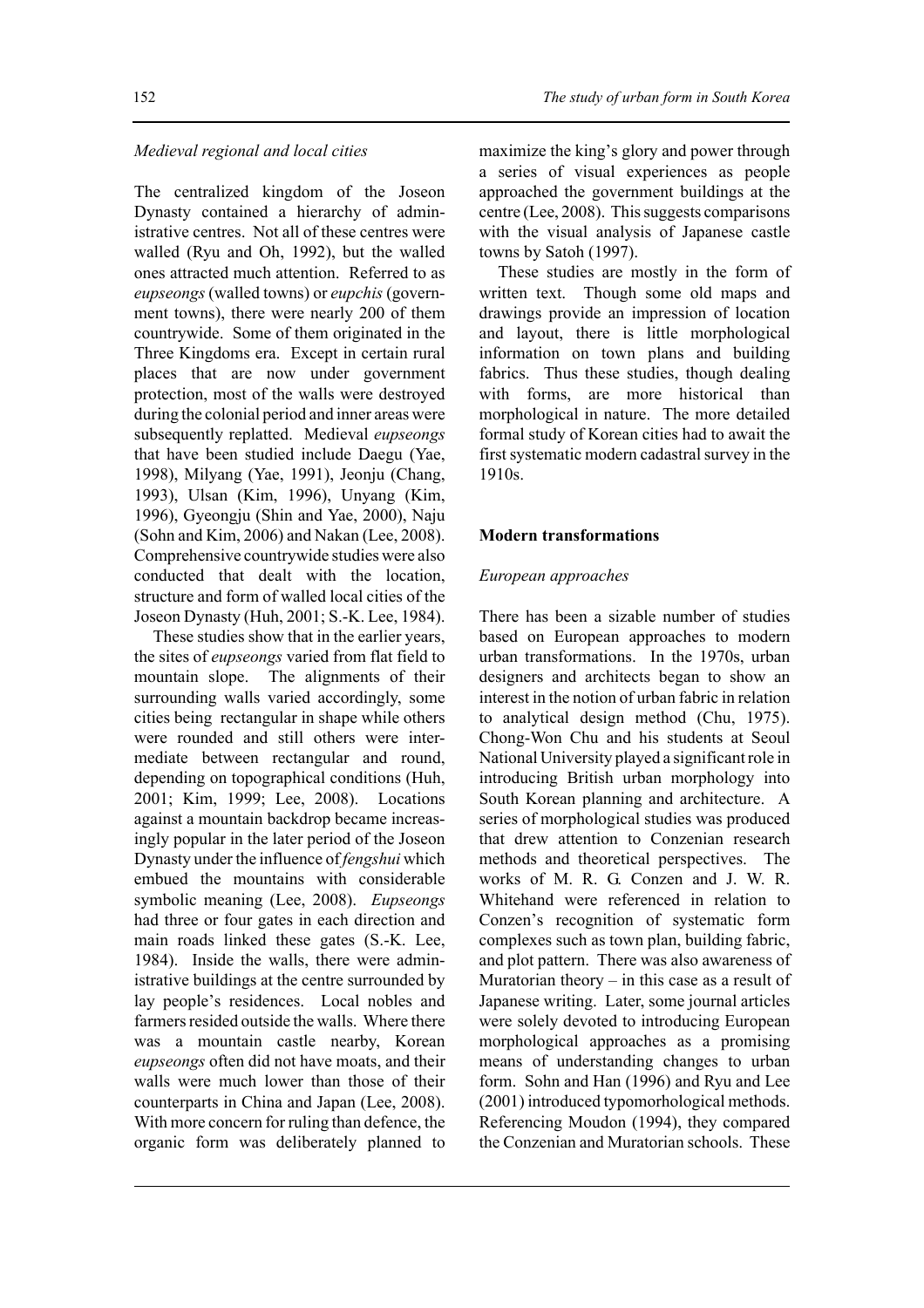approaches were seen as valuable in the search for the cultural identity of Korean architecture and urbanism. Most recently, Yang (2000, 2002) introduced the tradition and genealogy of German urban morphology with its history dating back to the nineteenth century. Its influence on British urban morphology was also recognized.

On this basis, various morphological studies have been undertaken that have sought to understand the modern and contemporary transformation of Korean cities. Key areas of investigation have been Seoul's historical downtown, colonial concessionary areas, and local historical cities.

# *Downtown Seoul*

Seoul's downtown area (formerly inside the wall of *Hanseong*) has received the most attention from urban morphologists. According to S.-K. Lee (2004), Seoul was first surveyed in  $1912-14$  – at the beginning of Japanese colonial rule (1910-45), and a series of cadastral maps was produced at 1 : 600 scale, each covering 250 m from east to west by 200 m from north to south. Since Seoul's downtown underwent significant modification as a result of colonial planning, these first cadastral maps are widely accepted as having morphogenetic value.

The first systematic morphological investigation of the transformative process of downtown Seoul was by Chu and Yang (1991). Comparing city maps of the early-nineteenth century with those of the twentieth century, they identified a series of phases of change to the street network, spanning from the late Joseon Dynasty to the modern period, each having distinctive morphological character. Yang and Chu (1992) continued to investigate the process of change to plots, employing Conzen's concept of the burgage cycle. Based on cadastral maps of various dates between the 1910s and the 1980s, they identified four stages of development related to changing socio-economic and demographic conditions. They recognized various types of land-parcel division depending on the depth and width of the plot and street pattern. It was found that until the late 1960s, plot division was more dominant than plot amalgamation, reflecting major population increase after the period of colonial rule and the Korean War. Plot amalgamation predominated in the 1970s when rapid economic growth occurred, followed by a more stable period in the late 1970s and 1980s. The illustrations accompanying Yang and Chu's study were schematic only.

A subsequent study by Yang and Chu (1995) presented more detailed morphological investigation of the plot pattern, converting the cadastral map of 1912 into a GIS database of 4504 parcels. This significant effort enabled them to examine the size, shape, orientation and width-to-length ratio of plots in this centuries-old historical core of Korea's capital. They found that 90 per cent of 4504 plots were of small size, averaging only  $115.2 \text{ m}^2$ , and embued the traditional urban form with a finegrained character. Small plots occupied only 42 per cent of the land area, while large parcels, though much fewer, comprised much of the land in public and institutional use. The small plots were more regular in shape than the larger ones. The average width-to-length ratio was 1.47 and frontages orientated towards the south were in the majority. Quantitative analysis predominated and again there were few maps.

In a similar way, Sohn *et al.* (1996a) employed the Muratorian concepts of 'procedural typology', 'leading type' and 'synchronous variations' to interpret the transformation process of urban tissues. They used the cadastral maps of 1912, 1929, 1936, and 1992 to trace the changes in major street alignment, alleys within street blocks and plot processes. After identifying the different patterns of change in the northern and southern parts of the downtown, 547 sample cases were selected for further typological analysis. It was found that in 486 cases there had been simple parcel division, while in 61 cases the formation of alleys was part of the process. Three evolutionary typologies of alley were discovered. They termed this process the 'residential area cycle', referring to Conzen's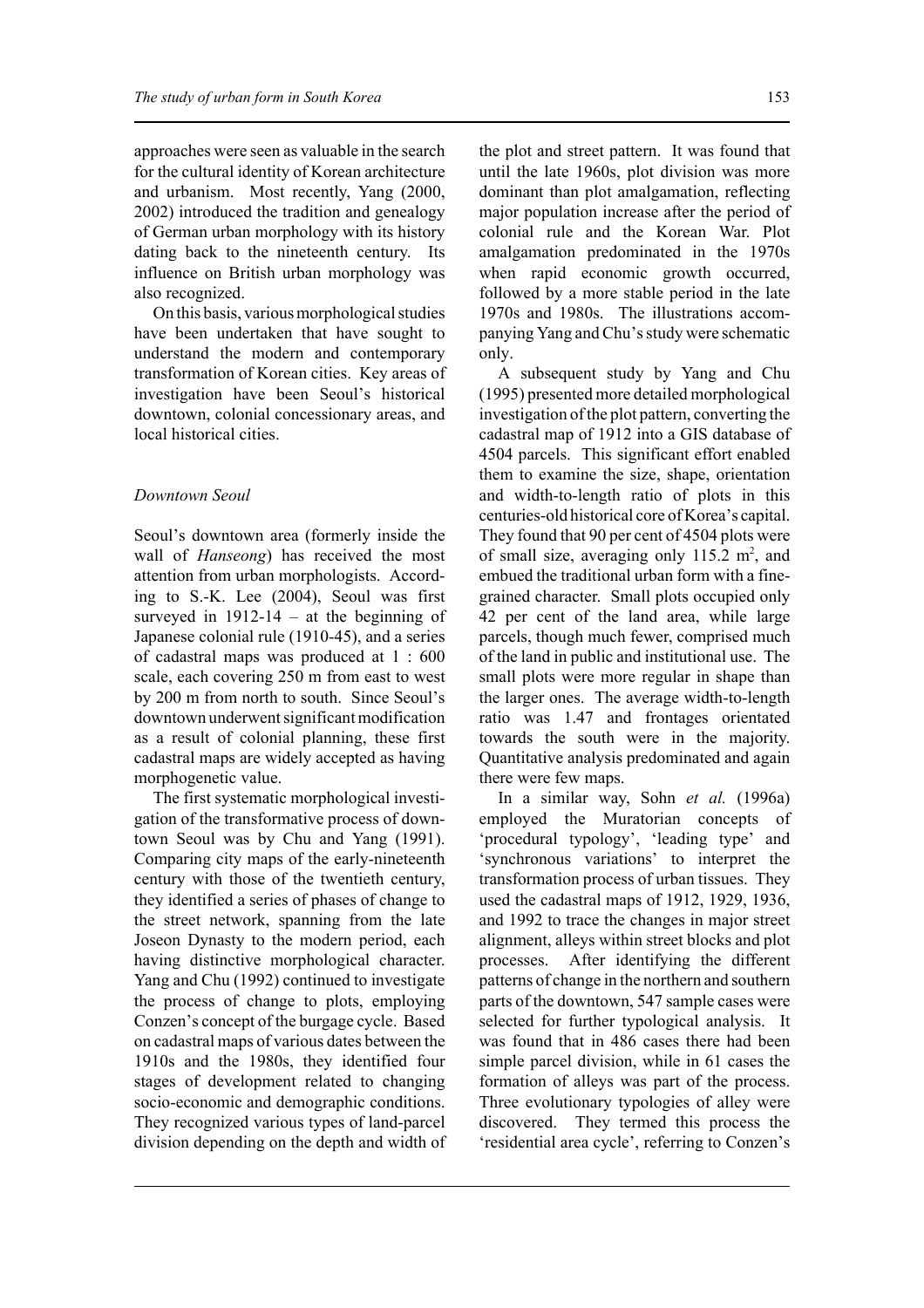concept of the burgage cycle and Muratori's 'modularity'.

These studies during the 1990s focused on streets and plots, but did not consider buildings. This omission was rectified by more recent work. Focusing on selected downtown areas, field surveys of traditional buildings were undertaken. Selected historical residential quarters in downtown were documented by In-Ho Song and Sang-Koo Lee, sponsored by Seoul Metropolitan Government (2004a). Comparing the map of 1912 with current cadastral maps, they identified the original street network. Also identified were the original plot pattern and surviving traditional houses. A notable feature was measurement in the field of selected traditional houses. This enabled the production of a detailed map of a sample street block showing building floor plans associated with traditional plot and alley tissue. This was probably the first attempt to document the full spectrum of traditional urban form, showing the relationship between such fundamental morphological elements as room, house, plot and street. The interconnected nature of traditional form was delineated at urban tissue level.

Another traditional residential quarter, Bukchon in the northern downtown, was investigated by Song and Cho (2002) and Cho and Choi (2003). Comparing successive cadastral maps of 1912, 1929, 1967, 1989 and 2001, supplemented by aerial photographs and planning maps, these studies traced plot division and assembly over time and identified various types of urban tissues in terms of formal character and transformative processes. Sung and Song (2003) went on to carry out further detailed study of a nearby traditional residential area in Samcheong-dong. Focusing on a site of just over 3 ha, they investigated the piecemeal platting process that occurred between 1935 and 1943. They provided fieldmeasured house plans and sections to demonstrate how traditional houses, plots and alleys were interrelated and how they responded to topography. This work confirmed that the integrated nature of traditional residential fabrics continued into

the colonial period during which this site was platted. In addition to morphological documentation, the study used such materials as media coverage, land sale records and building registers to understand the socio-economic and other factors influencing change. This research led by Sang-Koo Lee and In-Ho Song is arguably some of the most detailed and well-illustrated work at urban tissue level.

The Seoul Downtown Identity Study (Seoul Metropolitan Government, 2010b), headed by In-Ho Song and Sang-Koo Lee, documented how Seoul's historical core lost its original form. It chronicles the changes to the city walls, royal palaces, old streets and stream lines, and traditional houses and neighbourhoods. Other studies have investigated the changes to the form of downtown areas such as Donwhamunro (Hong, 2000), Gahoe-dong and Gye-dong (Park and Song, 2001), Myeong-dong (Sim and Kim, 2001), the southern area (Choi and Kim, 2005), and the northern area (Jin and Ahn, 2009). Research on the processes of plot development associated with old large estates is also noteworthy (Park and Yang, 2007).

# *Colonial urban form*

A morphological approach has been applied to port cities with colonial origins by architects, planners and geographers. There were five ports opened during the late-nineteenth century in South Korea: Busan, Incheon, Mokpo, Gusan and Masan. Detailed attention has been given to the concessionary areas in Gunsan and Mokpo by morphologists residing in their vicinity.

Gunsan's gridiron colonial form has received intensive investigation by Kyung-Chan Lee (Lee, 2002b; Lee and Huh, 2005). Analysing and comparing cadastral maps and town plans from 1912 to 2001, these studies recorded plot processes in detail and identified many types of urban tissue. As shown by the work of K.-C. Lee (2004), post-colonial plot processes included the division into a variety of ownerships and these had a major influence on the differentiation of building façades.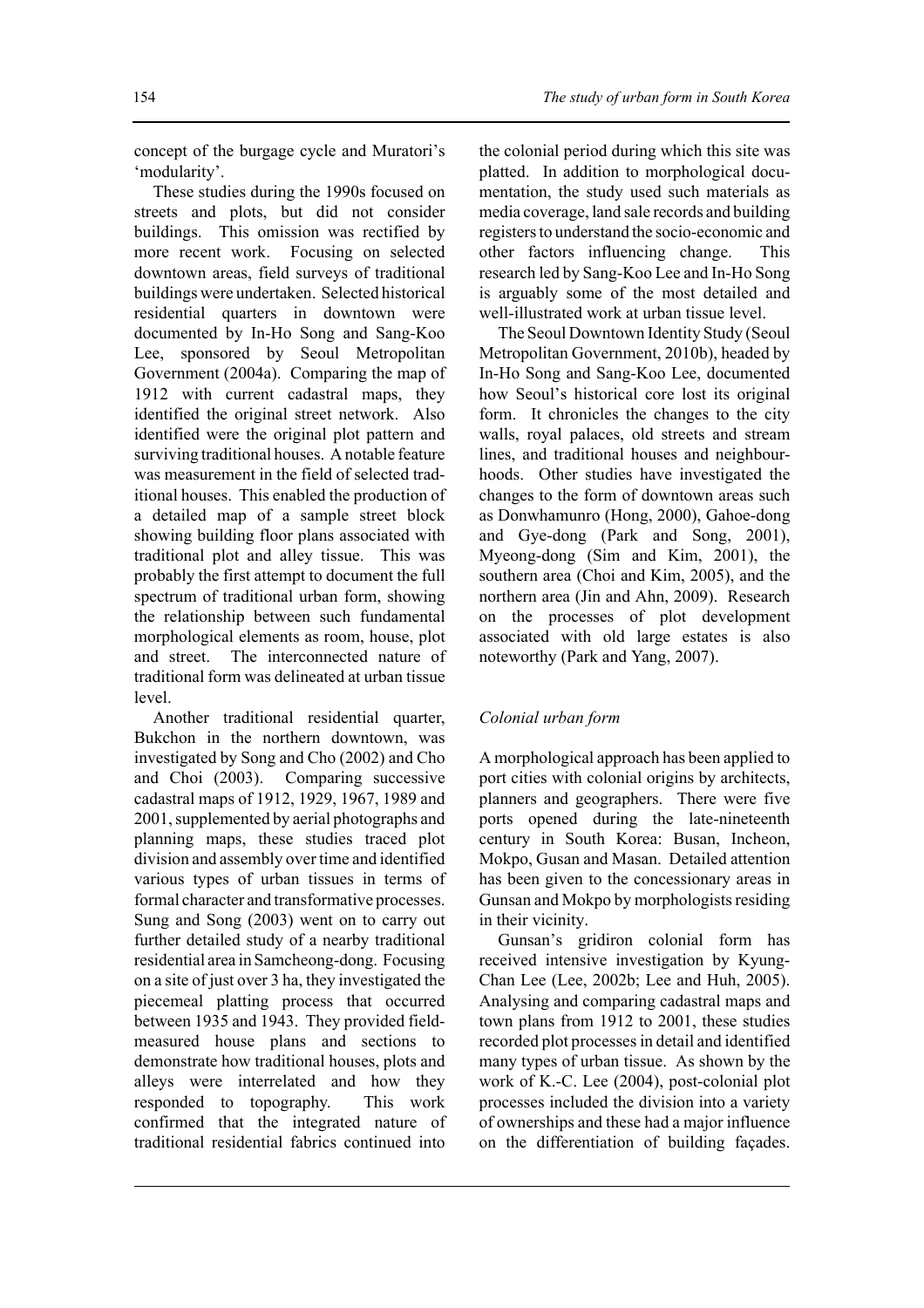Lee's study identified five building types and eight types of lot-building combination according to building shape, layout and open space within plots. Further study at the building level has shown changes to architectural elements, such as roofs, cornices, pillars, windows, entrances and materials, including decorations and styles deemed essential for preservation efforts. Yoon and Hong (2002) also investigated detailed changes to both buildings and plots.

Another colonial form, the old centre of the city of Mokpo, was studied by Cho (2005). The seashore of some 20 ha was reclaimed and planned in gridiron form. Based on twentiethcentury cadastral maps, as well as old maps, building records and field survey, Cho traced the transformation of the urban landscape between 1897 and 2003. He found that there was a tendency for plots to be subdivided until the 1960s, but for amalgamation to have increased since the 1970s. K.-C. Lee (2004) found similar tendencies in Jeonju and Gunsan. Cho also found that plot processes and associated building arrangements took different forms in commercial streets and residential areas. He also showed how small, narrow plots accommodated Japanese-style colonial wooden houses.

Comparative studies of colonial Gusan and Mokpo were conducted by Song (2008). He found that two concessionary areas that were laid out with different plot and street-block orientations underwent similar transformations in later years. The concessionary area of Incheon, opened to foreigners in 1883, was also studied for its plot and building processes, and revealed similar transformation patterns to those identified in previous studies (Kang and Kim, 2002). Documents from Incheon Metropolitan City (2004a, 2004b) also provide historical drawings, maps, plans, photographs and aerial views from pre-colonial years through to the modern period.

# *Local cities*

Local cities with historical origins have been the subject of considerable morphological

research. Chu and Lee (1992) showed particular interest in the plot process in the downtown area of Jeonju (27 street blocks and 977 plots) over some 80 years (1912 – 1990). They found that the process of plot amalgamation and subdivision was reflecting changing socio-economic conditions and planning activities. They drew attention to the works of M. R. G. Conzen (1960), M. P. Conzen (1983), Slater (1990), Whitehand (1981) and a number of Japanese studies on similar topics.

Jeonju and nearby Gunsan and Iksan were studied by Ryu (1991) with reference to work within German cultural geography, which he argued unified urban morphology, urban geography and historical geography. He traced morphological change in the three cities, which had similar historical roots, mapping the structure of nineteenth-century and present-day urban forms. He found that each city went through a different evolutionary process, although they shared strong urban planning influences. He concluded that street networks and land uses were more persistent than buildings – the latter underwent almost total replacement during the colonial period.

The extensive research by K.-C. Lee (2004) also traced urban form change in these three cities. Using a number of cadastral maps surveyed between 1912 and the 1960s, historical documents, land registration records and field surveys, Lee found that the three cities had similar grid structures, but different present-day forms related to their different growth histories, including colonial influences. The 1950s and 1960s left a fine-grained morphological legacy in these cities upon which urban renewal took place in the 1980s. Plot subdivision was especially common in the downtown area, creating narrow street frontages. At the same time residential subdivision led to the creation of many small houses along cul-de-sac alleyways. Lee's study is distinctive in that he provided an explanatory dimension to morphological change which could form the basis for theoretical generalization. This was substantiated in his investigation of Korean local cities in the 1950s and 1960s (Lee, 2003).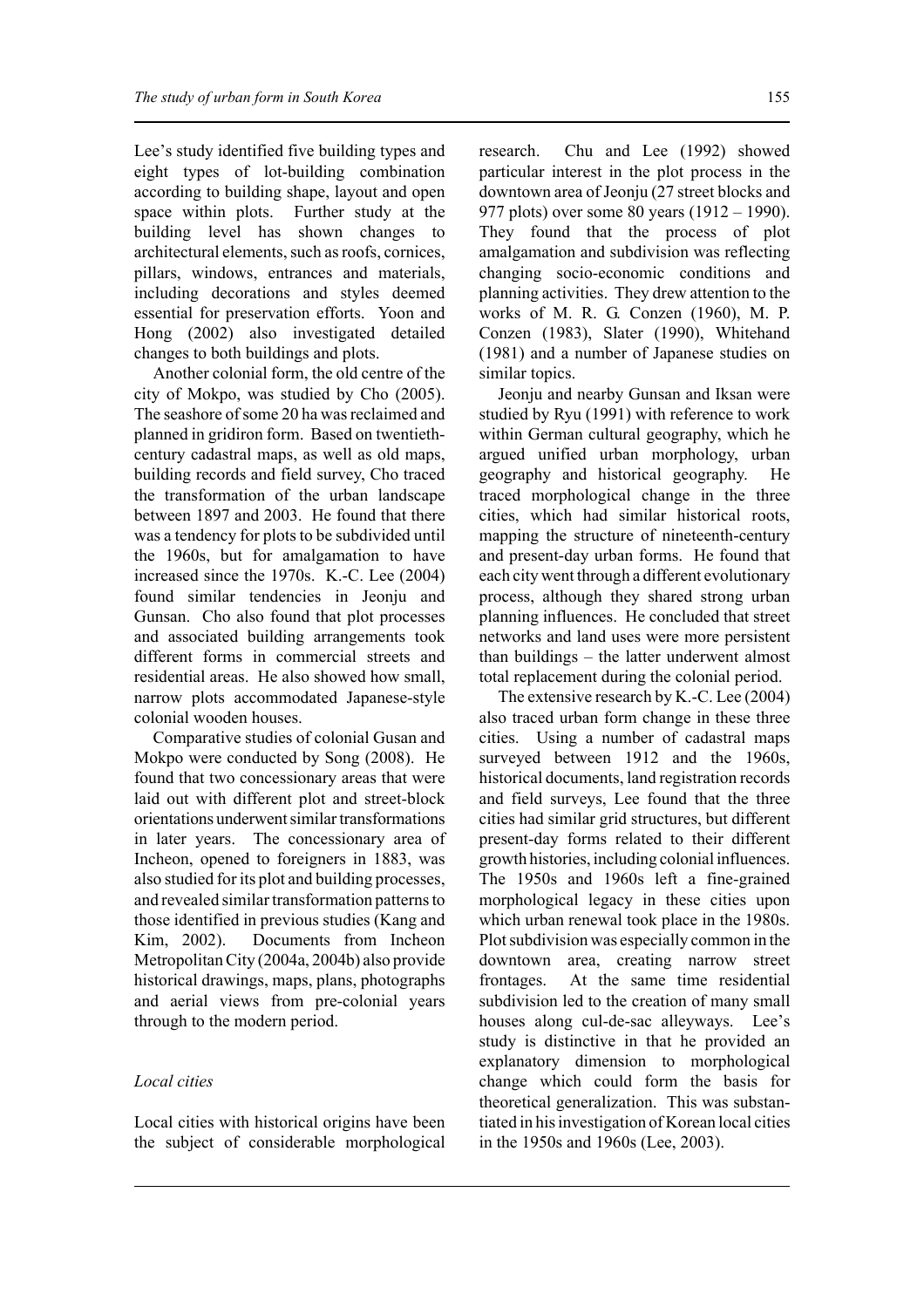Morphological research was also devoted to the central areas of Cheongju (Weon *et al.*, 2004), Gongju (Park and Chung, 2009) and Yeongsanpo (H.-K. Kim, 2006). The downtown area of Daejeon, a major but not historical city of the central region, was studied by Song (1989) regarding the plot and block pattern in this one-time boom railway city in the early-twentieth century.

Jeonju's traditional houses were studied by a number of architects (Sohn *et al*., 1996b). Referencing M. R. G. Conzen and Whitehand, the study identified four types of house plan that were different from both those of Seoul and those in rural areas. Drawings of typical house plans and diagrams of house functions provided the basis for typological comparisons. K.-C. Lee (1999, 2000) also examined the alleys within the city's old residential area.

In the south-eastern region, Ha and Hwang (1995) studied traditional houses in the downtown area of Daegu, a city of 3 million people. They used cadastral maps from 1919 onward and aerial photographs to trace the morphological changes and, based on field surveys, documented the surviving traditional houses. For a sample of 15 traditional houses, field surveys provided detailed information on changes to floor plans and utilities. The authors found significant 'changes to, and a decline in', the number of traditional houses. Rather than taking a conservation perspective, they identified the cultural process to which particular house types were subject.

The downtown residential area of Deajeon, a major city of the central region originally platted in a colonial grid, was studied by Han (2004). He documented the morphological processes of streets, plots and buildings. Plot subdivision had predominated until the 1980s, but plot amalgamation more recently. Within selected street blocks, Korean traditional and Japanese style houses of the 1950s and 1960s continued to exist, although some plots were amalgamated to accommodate Western-style buildings. Han similarly documented streetblock sizes and road dimensions.

In addition Han (2006) examined the typology of traditional houses remaining in the

city centre of Gongju, a historical city in the central region. Based on access, privacy and orientation of buildings and courtyards, eight types of residential tissue were identified. Particular attention was given to traditional houses surviving in the downtown area – here grid arterials were superimposed on the existing organic structure during the colonial period. Referring to the concept of typomorphology (Moudon, 1994), Han believed that housing types should be studied from a typological perspective within the context of urban structure.

A large number of studies, including Master's theses, employ European morphological approaches in studying Korean urban form. Some recent studies focus on 'micromorphology', a term borrowed from Whitehand (2001), in that they emphasize the changes occurring within plots and buildings (Lee, 2002b; Song *et al*., 2009; Yoon and Hong, 2002).

#### **Recent urban form**

Research on urban forms created in recent decades has been less prolific than that on historical and colonial forms. S.-K. Sohn and his students continue to investigate typomorphological processes in Seoul's residential neighbourhoods (Sohn and Lee, 2000; Sohn and Shin, 2003). They have identified various types in terms of access, alley formation, and the ways in which streets, plots and buildings combine. Limited attention has been given to planning regulation as an agent of change in Seoul's increasingly densely built-up residential areas (Park and Choi, 2003).

As is the case of studies of urban form in earlier periods, building form has tended to receive the least attention. The work of Chang-Bok Yim (1988, 2000) is a rare example of the collection and documentation of the ordinary detached house types that prevailed in the residential landscapes of the 1970s to 1980s. Focusing on Seoul, he produced a rich and detailed record of plan types and house styles. With his colleague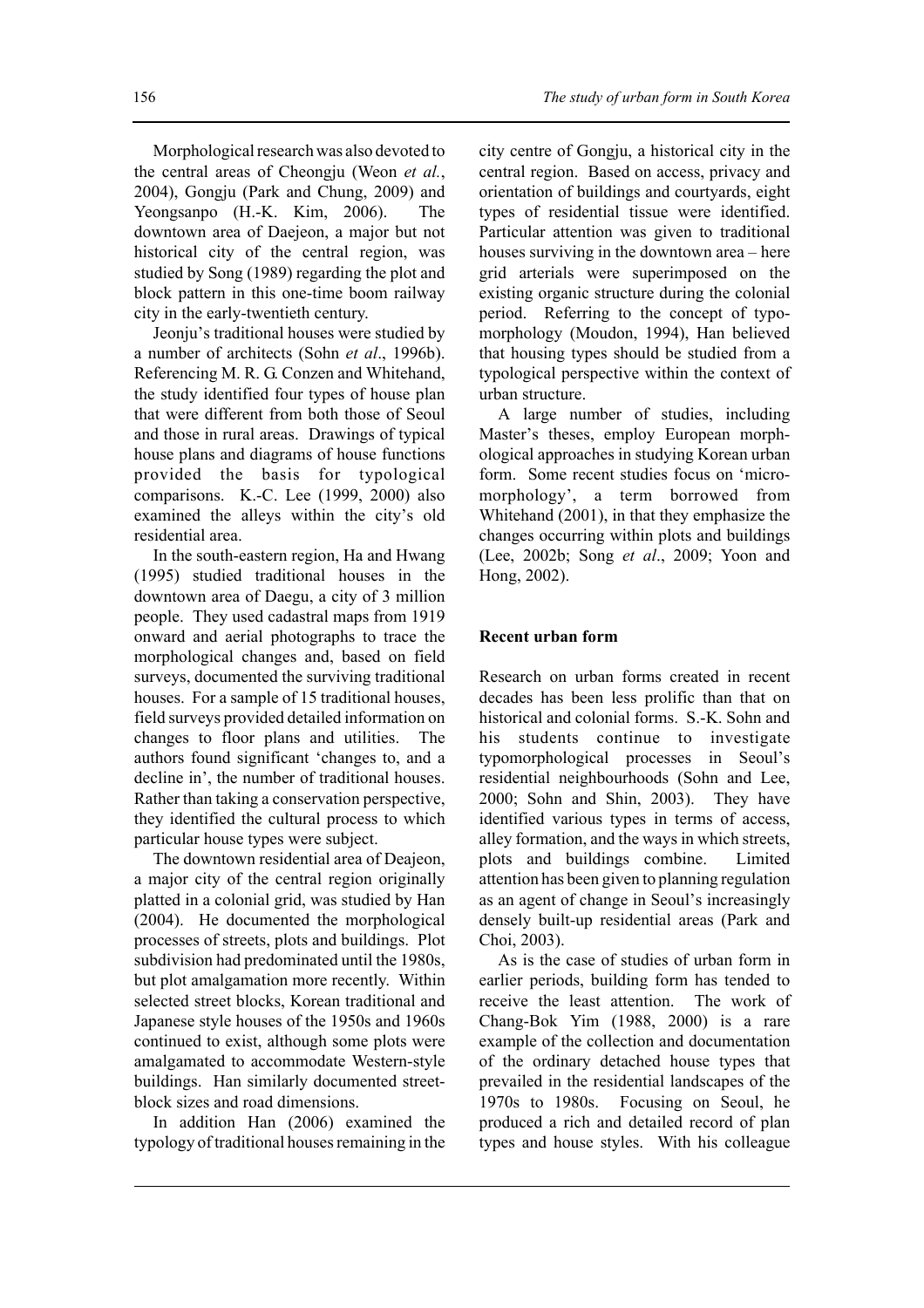Suh, he sampled five typical residential areas platted in the 1970s and 1980s (Yim and Suh, 2000) . Changes of house types were traced based on building and land registers, building permit records and field surveys. It was found that many detached houses were converted into multi-family flats. Analysis of changes to floor area, number of storeys, building coverage, building density and building structure revealed that buildings have been getting bigger, denser and higher in most of Seoul's residential areas. Changes to residential culture and building regulations were identified as transformative forces. Changes to residential areas were also studied by Seoul Development Institute (1994).

A detailed land-use study by the urban historian J.-H. Choi is notable for the recent changes of land use and building grain that it shows in downtown Seoul. An initial survey was conducted in 1980 for the downtown urban design plan making by Seoul city government. In conjunction with the Cheonggyecheon stream restoration project, a subsequent survey (Seoul Metropolitan Government, 2004b), conducted by Choi, was the basis for digitized downtown land-use maps comparing fine-grained land-use change at ground-floor shop level in 1980 and 2003. The report also contains a number of photographs showing changes in the appearance of various parts of downtown Seoul. Also notable is the documentation of selected low-income residential areas of Seoul in the 1980s – in this case the dense fabrics of shanty houses and alleys were field-measured and recorded in detail (Yang, 1991).

More comprehensive documentation of contemporary urban form has been undertaken by the research organizations of city governments. In Seoul, the Seoul Development Institute sponsored an international urban form study that compared typical forms of residential and commercial areas in Seoul, Tokyo, New York, Los Angeles, Paris and London. In this work, Kim (2003) identified Seoul's five residential forms based on their history, methods of development and formal characteristics. Sample areas of each type were mapped and documented in terms of

street network, plot pattern, and information about buildings. More recently at the same institution H.-C. Park *et al.* (2009) conducted a comprehensive urban form study covering various functional areas of Seoul. Streets, plots and buildings were the main elements examined in the sample study areas, providing comparisons over time in some instances. This has contributed to CAD-assisted quality digital maps derived from the geographic information system of the Seoul Development Institute.

The Seoul Metropolitan Government (1996, 2000, 2006, 2010a) continues to publish *Urban form and landscape* at 5-year intervals. Based on a research manual on how to view the city, these photographic books record the changing visual appearance of Seoul. Incheon Metropolitan City (2010) started similar work in 2010, publishing 'Image of Incheon,' a photographic documentation containing basic city information and district maps.

# **Interpreting and analysing urban form**

Other approaches to the study of urban form in Korea can be divided into two broad types: interpretative approaches and scientific approaches. The former have been adopted mostly by researchers within the fields of landscape architecture and cultural geography. Often seeing their focus as 'urban landscape' rather than 'urban form', they attempt to understand the visual reality of the city and to interpret the underlying cultural forces and meanings, although the way in which they do this varies (Hwang *et al.*, 1993a; Im, 2003; K.- M. Lee, 2002). The latter investigate urban form in an empirical, quantitative manner. Such researchers tend to work within architecture, urban design and planning. They attempt to analyze the relationship between formal and non-formal variables.

Interpreting Korean urban form has been a consistent concern of K.-M. Lee (2002). Lee mostly relies on his personal views and experience in assessing why Korean urban forms look the way they do. He reviews the evolution of, and the ideas governing, the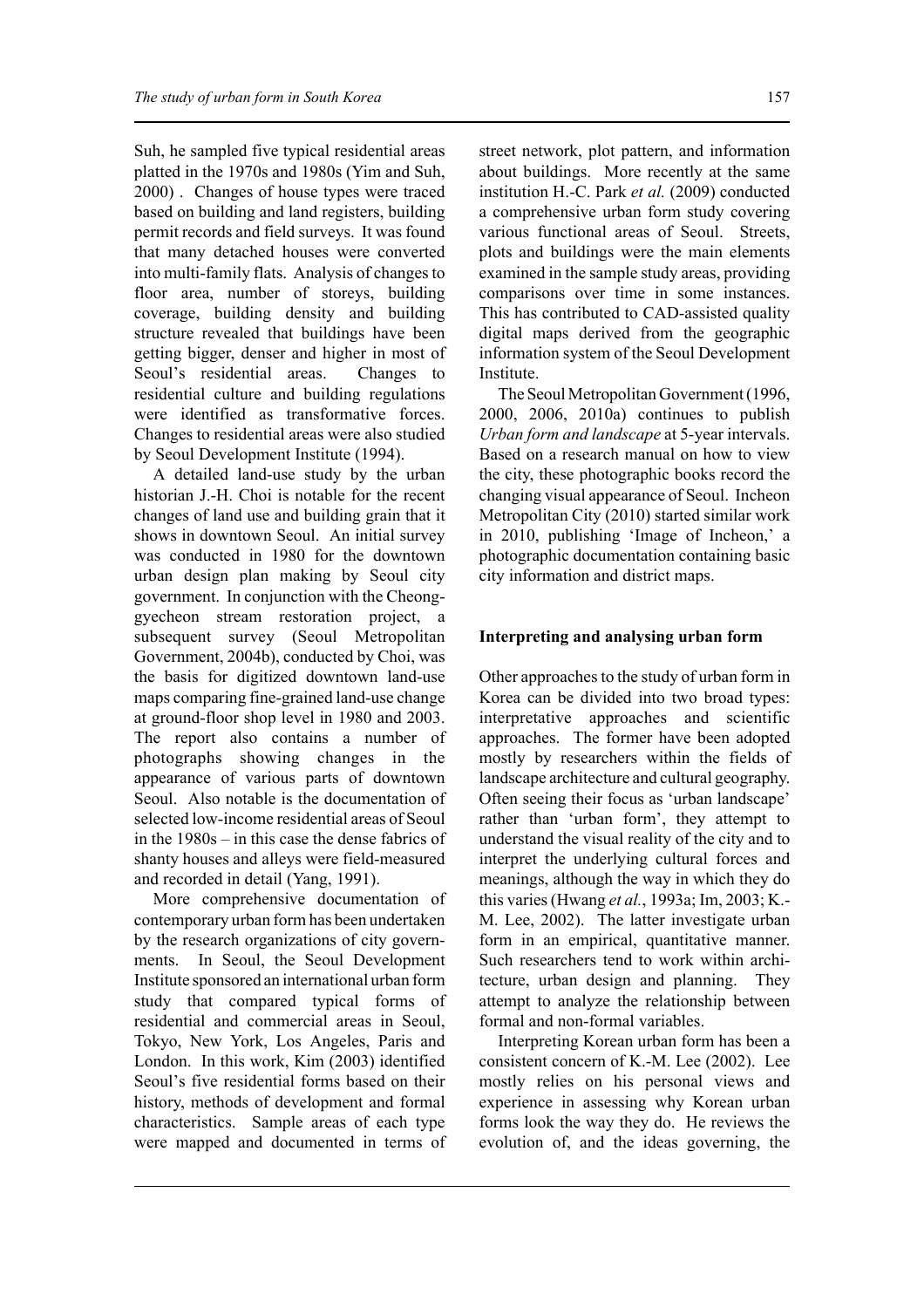urban landscapes of Korea's major historical cities such as Seoul, Gyeongju and Jeonju. He identifies a dualistic nature in the Korean cityscape, distinguishing organic Korean form, with its historical city-making principles, from the forms that have followed modernization. The work of H.-B. Kim (1998) is more historical in its approach. He argues that Korean cities, unlike Western cities, were created not according to aesthetic principles but on the basis of a cosmological 'yin-yang' world view that originates from ancient China. Thus ancient and medieval form has been distorted by modernization in which colonial and Western ideas have prevailed. Like Lee, Kim believes that the urban landscape should be seen as a cultural manifestation. studies that fall broadly in this category include those of Incheon (Hwang *et al.*, 1993b), Gyeongju (Kim, 1994), Gyeongsan (Kang, 1998), Jinju (Kim, 2001) and Jeonju (K.-M. Lee, 2002). However, their interpretative perspectives vary from historical to visual to socio-economic.

Scientific inquiries into urban form show the recent interest in the relationship between urban form and various planning issues, such as air pollution, energy, bicycle use, walking behaviour and public health. In these studies, elements of urban form are quantified for the empirical analysis of causal relationships. These elements include land use, the dispersion of centres of activity, the density of road and public transit systems, and distances between facilities. Although the titles of such studies may include the term 'urban form', a concern for the visual character of form is often lacking. An exception is a recent study in which typologies of residential street networks are identified and illustrated in relation to the walking behavior of residents (Park *et al*., 2008).

Another use of scientific urban form analysis entails the use of space syntax. Valuable in analysing linkage, access and the concentration of urban space, this method has been employed by architects and planners to serve various research interests, such as exploring the structure of historical street networks (Kwon, 2003), spatial integration

and legibility (Kim and Shin, 2004), pedestrian movement (Choi and Kwon, 2003) and the use of urban space (Chang, 2004). These studies focus on how urban form performs, rather than urban form itself.

# **Conclusion**

The study of urban form in South Korea is a sizeable field of research. Yet, despite the large number of studies of various aspects of urban form, the number that deal with such essential aspects of form as shape, size, pattern, layout and structure is quite modest. Though some cultural and historical geographers have an interest in urban form, they are more interested in history than morphology, and this is manifested in the virtual absence of cartographic representation in their work. In search of cultural identities and under the influence of European typomorphology, architects and planners are more involved in documenting and analysing the forms of historical cities, old downtowns, colonial quarters and recently developed districts. The contributions of some dedicated morphologists are remarkable in terms of their first-hand fieldwork, cartographic presentations and scholarship.

On the whole, however, studies of urban form in South Korea do not comprise a coherent body of knowledge. Various reasons can be offered for this condition. One is the low survival of structures from past periods: rapid modernization in the late-twentieth century gave little attention to traditional urban legacy. A second is the paucity of morphological information such as town plans, and cadastral and building records. Although there are notable works by dedicated morphologists who recognize the value of understanding urban form and its change over time, there have also been urban form studies that can be criticized for their unclear research questions, oversimplified description, illustrations of questionable value, typologies of insufficiently clear purpose, and inadequate linkage to a larger intellectual underpinning of urban form.

It is appropriate, therefore, to end this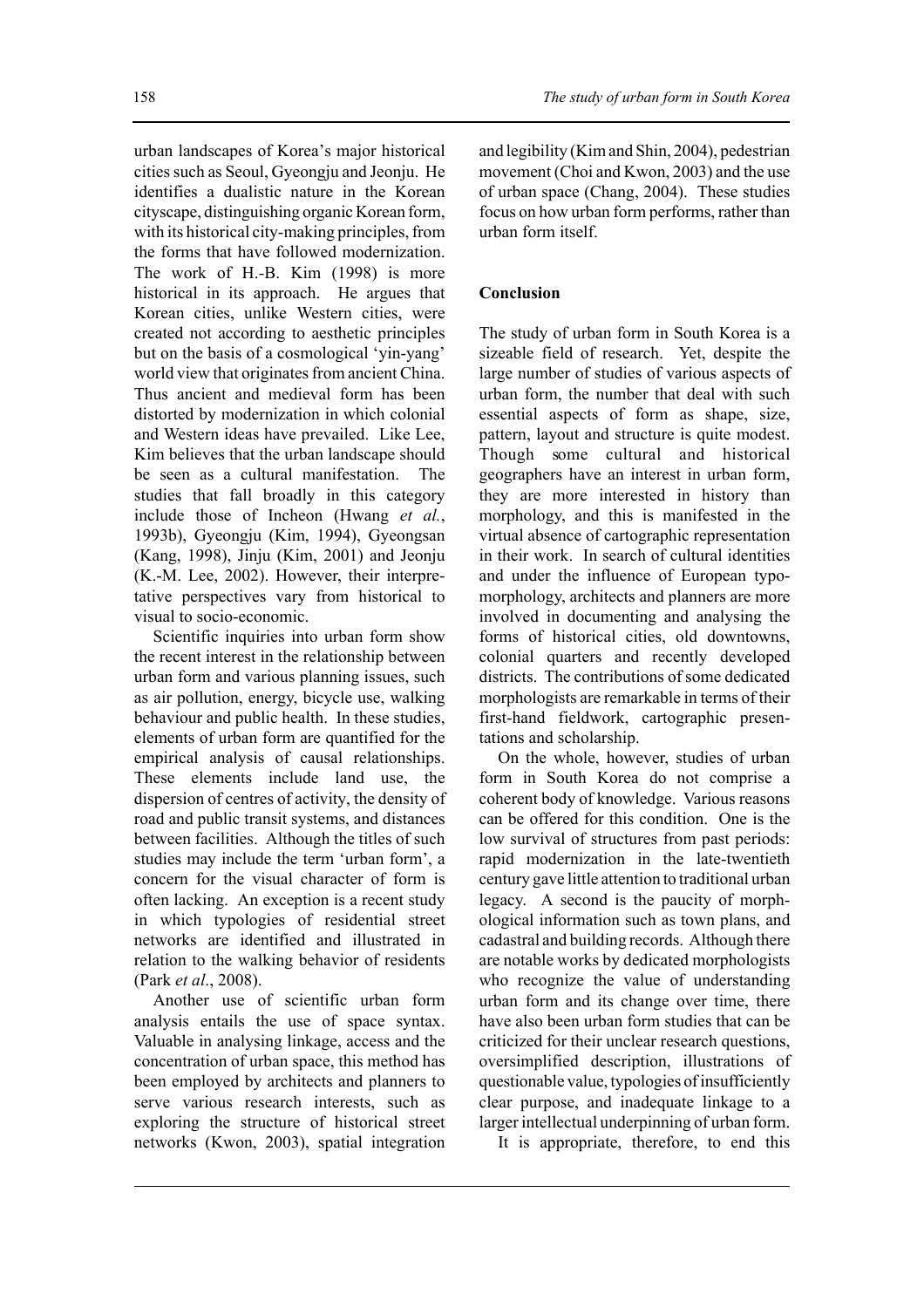review by underlining some challenges that face Korean urban morphologists. Since urban morphology is inherently about form, quality graphical representations are essential at whatever scale of investigation. More research is needed on morphological mutations and their socio-cultural basis. Korean urban form study also needs strengthening in respect of its theoretical underpinnings. Perhaps most importantly, individual case studies need to be woven into a larger body of morphological knowledge both within a Korean framework and cross-culturally.

#### **References**

- Cha, Y.-G. (2002) 'Baekje doseong gwa jubyeonguk doseong gwa eui bigyo' ('A comparison of the walled capitals of Baekje and neighbouring countries'), in Gukrib Buyeo munwhaje yeonguso (Buyeo National Research Institute of Cultural Heritage) *Baekje doseong eui byeoncheon gwa yeongu sang eui munjejeom* (*Historical change in Baekje walled capitals and research problems*) 97-111.
- Chang, D.-K. (2004) 'Doshi gonggan hyeongtae wa gonggan eeyong' ('Urban space configuration and space use'), *Gukto Gyehoek* (*Journal of the Korean Planners Association*) 39(2), 35-46.
- Chang, M.-S. (1993) 'Joseon shidae doshi gyehoek teukjing ae gwanhan yeongu: Jeonju seongwak doshi reul jungshim euro' ('A study of the characteristics of urban planning under the Joseon Dynasty in Jeonju walled town') *Gukto Gyehoek* (*Journal of the Korean Planners Association*) 28(3), 5-15.
- Cho, J.-B. (2005) 'Mokpo gushigaji doshi jojik eui hyeongseong gwa byeonwha ae gwanhan yeongu' ('A study of the transformation of urban tissue in the foreign settlement of Mokpo old town'), *Daehan geonchuk hakhoe nonmunjib gyehoekgye* (*Journal of the ArchitecturalInstitute of Korea*) 21(10), 237-46.
- Cho, J.-B. and Choi, C.-H. (2003) 'Pilji bunhap eul tong hae bon Seoul Bukchon doshi jojik eui byeonhwa ae gwanhan yeongu' ('A study of the transformation of urban tissues shown from the subdivision and amalgamation of lots in Bukchon, Seoul'), *Daehan geonchuk hakhoe nonmunjib gyehoekgye* (*Journal of the Architectural Institute of Korea*) 19(2), 125-32. Choi, D.-H. and Kim, J.-K. (2005) 'Seoul Namchon

jiyeok garo mit geonmul teukseong josa yeongu' ('A study of the characteristics of the streets and buildings of Namchon in the City of Seoul'), *Daehan geonchuk hakhoe nonmunjib gyehoekgye* (*Journal of the Architectural Institute of Korea*) 21(2), 137-44.

- Choi, M.-R. (2002) 'Baekje doseong eui byeoncheon gwa yeongu sang eui munjejeom'('Historical changes in Baekje walled capitals and research problems'), in Gukrib Buyeo munhwaje yeonguso (Buyeo National Research Institute of Cultural Heritage) *Baekje doseong eui byeoncheon gwa yeongu sang eui munjejeom* (*Historical change in Baekje walled capitals and research problems*) 7-11.
- Choi, Y.-K. and Kwon, Y.-H. (2003) 'Doshi gonggan gujo eui bohaengja umjikim ae gwanhan yeongu' ('A study of pedestrian movement in urban space'), *Daehan geonchuk hakhoe nonmunjib gyehoekgye* (*Journal of the Architectural Institute of Korea*) 19(1), 89-96.
- Chu, C.-W. (1975) 'Doshi jojik eui bunseok gwa seolgye bangbub' ('Analysis and design methodology of the urban tissue'), *Geonchuksa Yeongu* (*Korean Architects*) 77(6), 14-21.
- Chu, C.-W. and Lee, K.-C. (1992) 'Doshi nae pilji chegye eui byeonhwa teukseong ae gwanhan yeongu' ('A study of the transformational characteristics of the urban plot system'), *Gukto Gyehoek* (*Journal of the Korean Planners Association*) 27(4), 53-65.
- Chu, C.-W. and Yang, S.-W. (1991) 'Seoul shi doshimbu doshi hyeongtae byeonhwa gwajeong ae gwanhan yeongu (I)' ('A study of urban morphological change in part of the CBD of Seoul (I)'), *Gukto Gyehoek* (*Journal of the Korean Planners Association*) 26(4), 5-20.
- Conzen, M. P. (1983) 'Historical geography', *Progress in Human Geography* 7, 88-107.
- Conzen, M. P. (2001) 'The study of urban form in the United States', *Urban Morphology* 5, 3-14.
- Conzen, M. R. G. (1960) *Alnwick, Northumberland: a study in town-plan analysis* (George Philip*,* London).
- Ha, J.-M. and Hwang, B.-B. (1995) 'Doshim hanok jugeoji eui hyeongseong gwa byeonhwa: Daegu Gwangyeokshi Junggu Seosongdong eul jungshim euro' ('The formation and change of traditional urban residential areas: the case of Seosongdong, Junggu, Daegu City'), *Daehan geonchuk hakhoe nonmunjib gyehoekgye* (*Journal of the Architectural Institute of Korea*) 11(12), 89-100.
- Han, P.-W. (2004) 'Daejeon gudoshim jugeoji eui pilji chegye mit jutaek yuhyeong ae gwanhan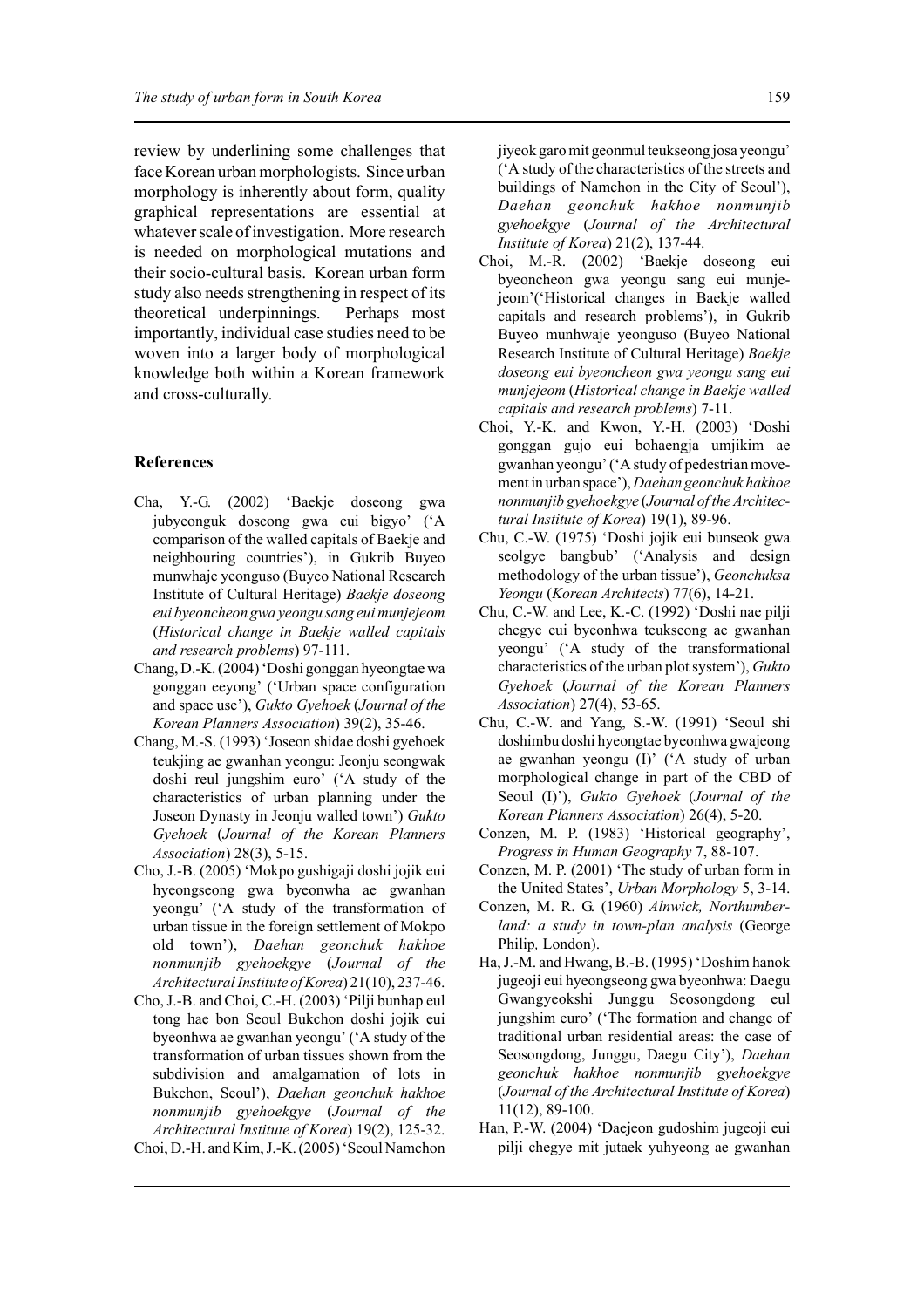josa yeongu' ('Research on the lot pattern and house type of housing sites in Daejeon old CBD'), *Daehan geonchuk hakhoe nonmunjib gyehoekgye* (*Journal of the Architectural Institute of Korea*) 20(4), 191-202.

- Han, P.-W. (2006) 'Gongju gudoshim jugeoji eui jaere jutaek yuhyoeng ae gwanhan josa yeongu' ('The traditional house type of the housing site of Gongju's civic centre'), *Daehan geonchuk hakhoe nonmunjib gyehoekgye* (*Journal of the Architectural Institute of Korea*) 22(8), 179-90.
- Hong, M.-S. (2000) 'Seoul Donwhamun jiyeok doshi garo wa geonchuk gonggan ae gwanhan yeongu' ('A study of urban streets and architectural space in the Donwhamun area of Seoul'), unpublished MEng thesis, University of Seoul.
- Huh, K.-J. (2001) *Hanguk eui Eupseong* (*Eupseong in Korea*) (Daewonsa, Seoul).
- Hwang, K.-W., Yoo, B.-R. and Lee, M.-W. (1993a) 'Hanguk hangman doshi gyeonggwan eui hyeongseong gwa byeonhwa ae gwanhan yeongu (I): Haeseok bangbubron eul jungshim euro' ('A study of the shaping of the townscape of port towns in Korea (I): with interpretation methodology as the main issue'), *Hanguk jogyeong hakhoeji* (*Journal of the Korean Institute of Landscape Architecture*) 20(4), 76- 92.
- Hwang, K.-W., Yoo, B.-R. and Lee, M.-W. (1993b) 'Hanguk hangman doshi gyeonggwan eui hyeongseong gwa byeonhwa ae gwanhan yeongu (II): Incheon eul sarero' ('A study of the shaping of the townscape of port towns in Korea (II): the case of Incheon'), *Hanguk jogyeong hakhoeji* (*Journal of the Korean Institute of Landscape Architecture*) 21(2), 17-33.
- Im, S.-B. (2003) *Gyeonggwan Bunseok Ron* (*Theory of landscape analysis*) (Seoul National University Press, Seoul).
- Incheon Metropolitan City (2004a) *Jidoro bon Incheon 120 Nyon* (*Incheon: 120 years of maps*) (Incheon Metropolitan City, Incheon).
- Incheon Metropolitan City (2004b) *Incheon eui Doshi Gaehoek 1883-2001* (*City planning of Incheon, 1883-2001*) (Incheon Metropolitan City, Incheon).
- Incheon Metropolitan City (2010) *Incheon eui Image* (*Image of Incheon*) (Incheon Metropolitan City Urban Design Promotion Office, Incheon).
- Jin, Y.-H. and Ahn, K.-H. (2009) 'Seoul doshimbu eui yeoksajeok doshi hyeongtae byeonhwa yuhyeong gwa teukseong' ('Types and characteristics of historical urban form changes

in the city centre of Seoul'), *Doshiseolgye* (*Journal of the Urban Design Institute of Korea*) 10(1), 103-20.

- Kang, D.-J. (1998) 'Gyeongsan shi doshi gyeonggwan byeoncheon haeseok' ('Interpretation of urban landscape change in Gyeongsan City, Korea'), *Gukto Gyehoek* (*Journal of the Korean Planners Association*) 33(4), 243-63.
- Kang, D.-H. and Kim, K.-H. (2002) 'Incheon Junggu jogyeji eui doshi jojik teukseong ae gwanhan yeongu' ('A study of the urban fabric of the foreign settlement of Jung-gu, Incheon'), *Doshiseolgye hakhoe 2002 chungye haksul daehoe nonmunjib* (*Proceedings of the Urban Design Institute of Korea Spring Conference*), 1-9.
- Kim, D.-U. and Lee, S.-K. (1998) 'Joseon hugi Gyeonggi-do jiyeok doshi eui geonchuk mit doshi jeok teukseong ae gwanhan yeongu: sangup baljeoni shigaji garo ae michineun yeonghyang' ('A study of the characteristics of the architecture and urban form of the Gyeonggi-do area in the late Joseon Dynasty'), *Geonchuksa Yeongu* (*Architectural History Studies*) 7(4), 9-27.
- Kim, D.-H. (2001) 'Yeoksa doshi Jinju eui gyeonggwan dokhae' ('Reading the landscape of the historical city, Jinju'), *Munhwa Yeoksa Jiri* (*Cultural Historical Geography*) 13(2), 63-80.
- Kim, H.-B. (1994) 'Hanguk doshi gyonggwan eui byeonhwa teukseong ae gwanhan yeongu – gyeonggwan gwa jeongcheseong eul jungshim euro' ('A study of the transitional characteristics of Korean townscapes – with special reference to landscape and its identity'), *Gukto Gyehoek* (*Journal of the Korean Planners Association*) 29(3), 362-5.
- Kim, H.-B. (1998) *Wuri Doshi eui ulgul chatgi: Hanguk doshi eui gyeonggwan byeoncheon gwa jeongcheseong yeongu* (*Finding the representation of our cities: a study of landscape transformation and the identity of Korean cities*) (Taelim, Seoul).
- Kim, H.-S. (2006) '6-7 segi Dong Asia doseongje wa Goguryeo Janganseong' ('The 6-7th century East Asian capital planning system and the Jangan walled capital of Goguryeo'), *Hanguk godaesa yeongu* (*Korean Ancient History Study*) 43, 39-81.
- Kim, H.-K. (2006) 'Naju shi yet Youngsanpo shigaji garo gonggan eui byeonhwa wa geonchukmul teukseong' ('A study of change in the urban street and the characteristics of buildings in Youngsanpo, Naju City'), *Daehan geonchuk hakhoe nonmunjib gyehoekgye* (*Journal of the Architectural Institute of Korea*)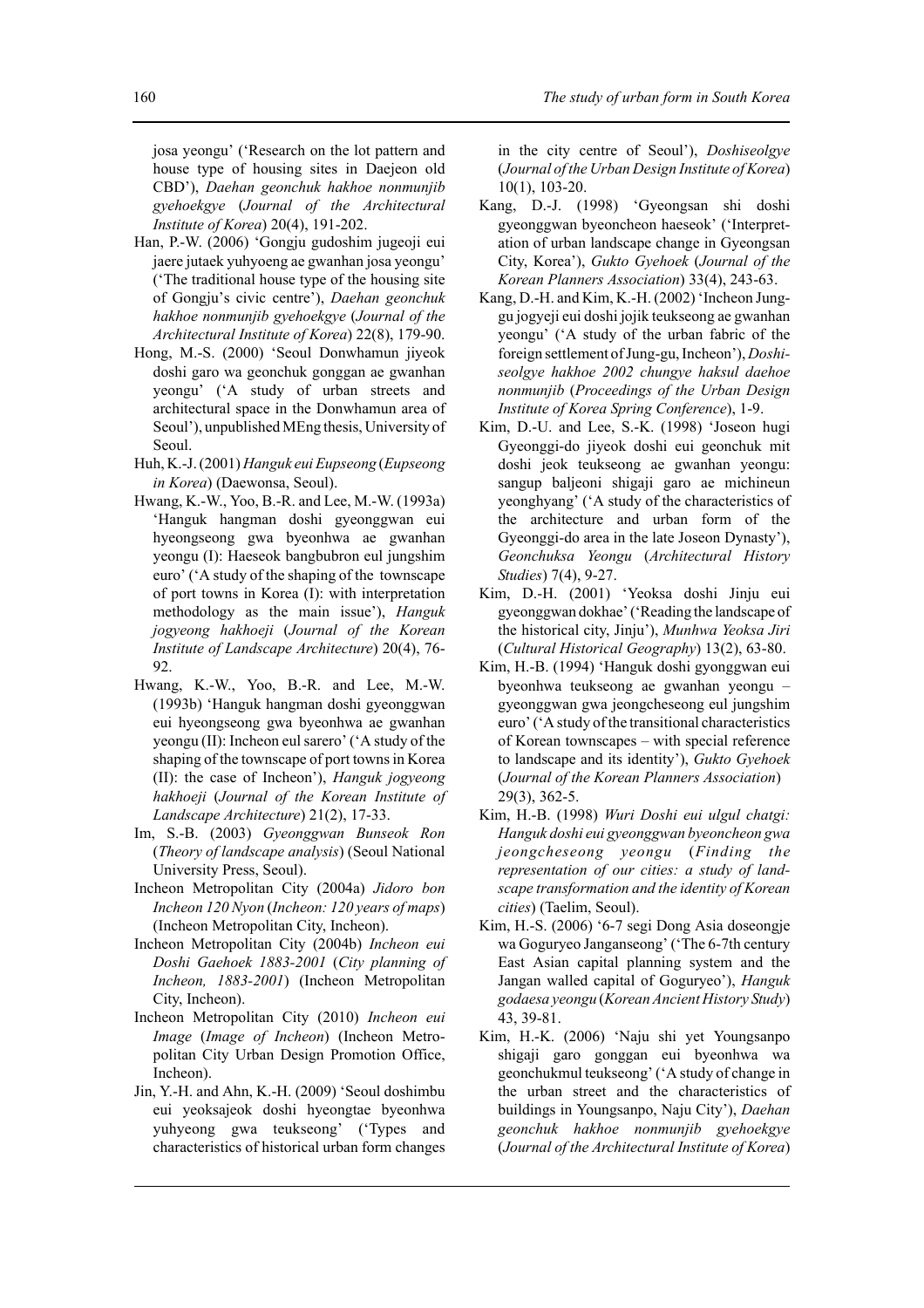22(8), 45-52.

- Kim, K.-D. (1997) 'Shilla wangseong doshigyehoek wonhyeong tamsaek gwa bojeon chegye Seoljeong yeongu' ('The prototypical structure of the capital of Shilla and systems for its preservation'), unpublished PhD thesis, Seoul National University.
- Kim, K.-J. (ed.) (2003) *International urban form study: density and development pattern of selected world cities* (Seoul Development Institute, Seoul).
- Kim, S.-B. (1996) *Doshi gonggan ron: Ulsan eui doshi seongjang gwa byeonhwa* (*Urban space study: urban growth and change in Ulsan*) (University of Ulsan Press, Ulsan).
- Kim, S.-B. (1999) 'Seonggwak eui doshi wonhyeong jeok haeseok: Joseon shidae Eupseong eul jungshim euro' ('An archetypical interpretation of the walled-towns of the Joseon Dynasty'), *Hanguk doshi jiri hakhoeji* (*Journal of Urban Geography*) 2(2), 17-27.
- Kim, Y.-O. and Shin, H.-W. (2004) 'Seoul Bukchon eui gonggan gujo bunseok eul ui han bangbubron yeongu' ('Research on the methodology for analysing the spatial configuration of Bukchon, Seoul'), *Daehan geonchuk hakhoe nonmunjib gyehoekgye* (*Journal of the Architectural Institute of Korea*) 20(9), 201-9.
- Ko, D.-H. (2005) 'Joseon chogi Hanyang eui hyeongseong gwa doshi gujo' ('The Hanyang establishment and urban structure in the early Joseon dynasty'), *Jibangsa wa jibang munhwa* (*Local History and Local Culture*) 8(1), 67-103.
- Kwon, Y.-S. (2003) 'Joseon hugi Hanseongbu doshi gonggan eui gujo' ('The spatial structure of 'Hanseongbu' in the late Joseon Dynasty'), unpublished PhD thesis, Seoul National University, Seoul.
- Lee, B.-D. (1938) 'Yijo chogi eui cheondo munje' ('On new capital building in the early Yi Dynasty'), *Jindanhakbo* (Jindan Journal) 9, 394- 449.
- Lee, H.-G. (2005) 'Joseon shidae Hanseongbu eui hyeongseong baegyeong gwa ibjijeok teukseong' ('A study of the background to the formation of Hanseongbu and its locational characteristics'), *Hanguk doshi jiri hakhoeji* (*Journal of Urban Geography*) 8(1), 29-39.
- Lee, K.-B. (2007) *Godae doshi Gyeongju eui tansaeng* (*The birth of an ancient city: Gyeongju*) (Pureunyoksa, Seoul).
- Lee, K.-B. (2008) *Joseon eui doshi: gwonwi wa sangjing eui gonggan* (*Cities of Joseon: space of dignity and symbolic meaning*) (Semunsa, Seoul).
- Lee, K.-C. (1999) 'Doshi hyeong Han-ok jugeoji jeobgeun gonggan eui hyeongtae hakjeok teukseong ae gwanhan yeongu (I)' ('Morphological characteristics of access spaces in urban Han-ok residential area (I)'), *Gukto Gyehoek* (*Journal of the Korean Planners Association*) 34(6), 31-40.
- Lee, K.-C. (2000) 'Doshi hyeong Han-ok jugeoji jeobgeun gonggan eui hyeongtae hakjeok teukseong ae gwanhan yeongu (II)' ('Morphological characteristics of access spaces in urban Han-ok residential area (II)'), *Gukto Gyehoek* (*Journal of the Korean Planners Association*) 35(1), 7-16.
- Lee, K.-C. (2002a) 'Godae Hanguk jibang doshi gyeokjahyeong toji guhoek eui hyeongtae teukseong ae gwanhan yeongu' ('A study of the grid land subdivision of the ancient local city in Korea'), *Geonchuk yeoksa yeongu* (*Architectural History Studies*) 11(4), 45-69.
- Lee, K.-C. (2002b) 'Typo-morphological study of the urban tissues and streetscape in modern Gunsan', *Proceedings of Seoul International Conference on East Asian Architectural History* (Institute of Seoul Studies, University of Seoul) 501-10.
- Lee, K.-C. (2003) 'Hanguk jibang doshi wa gwanryeonhan 1950-60 yeondae eui hyeongtaesa jeok euimi' ('Morphological meaning in 1950-60 in relation to Korean local cities) *Geonchuk yeoksa yeongu* (*Architectural History Studies*) 12(4), 192-8.
- Lee, K.-C. (2004) 'Jeonju, Gunsan, Iksan eui geundae doshihwa gwajeong gwa doshi hyeongtae byeonhwa gwajeong ae gwanhan yeongu' ('The morphological transformation of the modern urban landscape of Jeonju, Gunsan and Iksan'), unpublished Korean Foundation of Science Research Report R05-2003-000-12314- 0.
- Lee, K.-C. and Huh, J. (2005) 'Gunsan eui geundae doshi baldal gwajeong gwa doshi jojik eui byeonhwa yuhyeong ae gwanhan hyeongtaehak jeok yeongu ('A morphological study of the modern urbanization and transformation type of urban tissues in Gunsan'), *Hanguk jogyeong hakhoeji* (*Journal of the Korean Institute of Landscape Architecture*) 32(6), 36-51.
- Lee, K.-D. (1984) 'Wanggyeong eui beonyeong gwa sahoe saenghwal' ('Prosperity and social life in a capital city') in Kim, W.-Y. (ed.) *Yeoksa doshi Gyeongju* (*Gyeongju: a historical city*) (Yeolwhadang, Seoul), 142-53.
- Lee, K.-M. (2002) *Hanguk eui doshi gyeonggwan* (*Urban landscape in Korea*) (Yeolhwadang,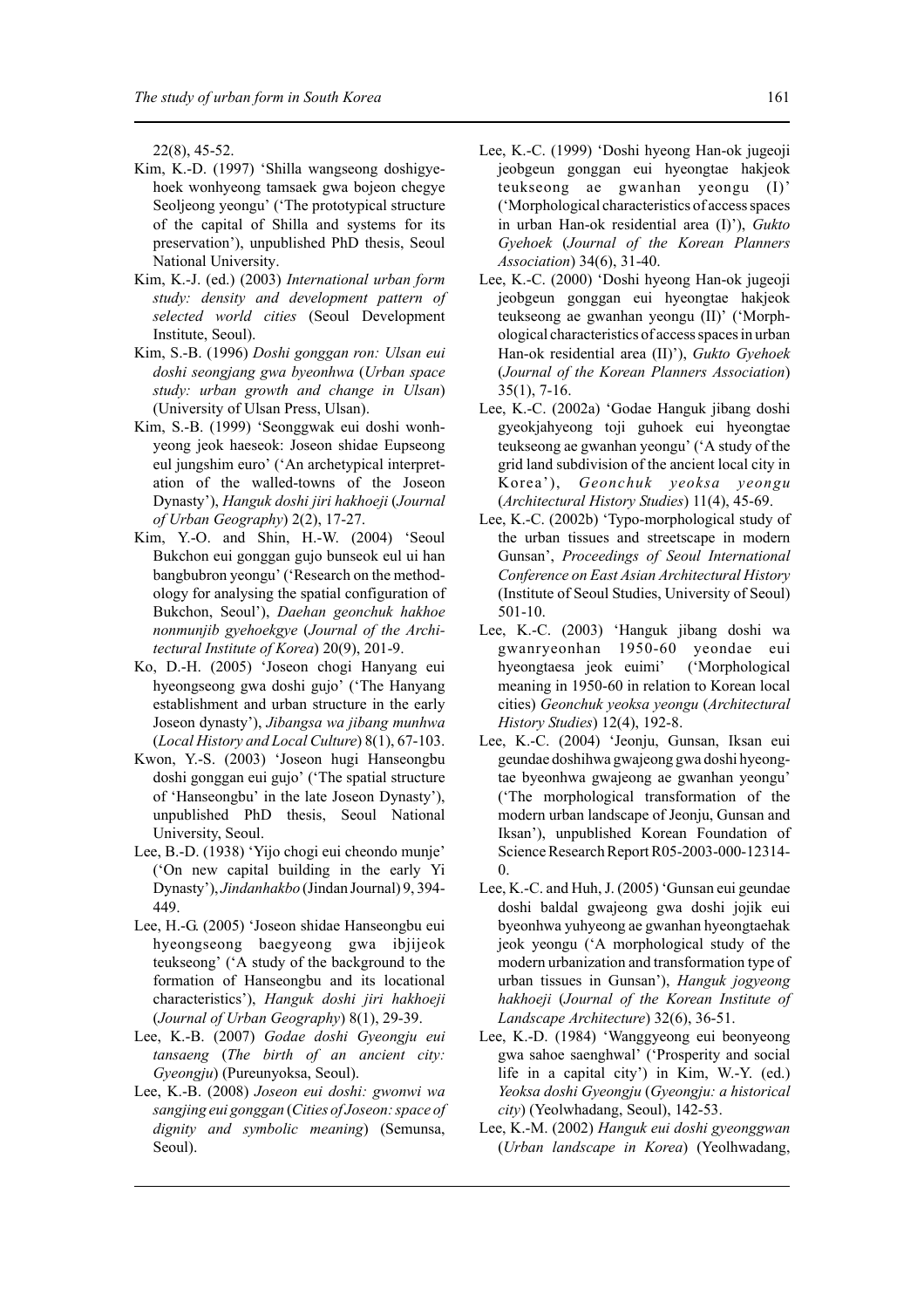Seoul).

- Lee, K.-S. (1999) 'Hanguk godae doshi bangrije wa doshi gujo ae daehan sogo ('The Bangri system and urban structure in Korean ancient cities'), *Hanguk doshi jiri hakhoeji* (*Journal of Urban Geography*) 2(2), 1-16.
- Lee S.-K. (1984) 'Joseon junggi Eupseong ae gwanhan yeongu' ('A study of Eupseong in the mid-Joseon Dynasty'), unpublished MEng thesis, Seoul National University.
- Lee, S.-K. (1994) 'Seoul eui doshi hyeongseong' ('The formation of the city of Seoul'), in Seoul Development Institute (ed.) *Dongyang doshisa sok eui Seoul* (*Seoul in oriental urban history*) (Seoul Development Institute, Seoul) 313-61.
- Lee, S.-K. (2004) 'Jijeok wondo reul tonghae bon Seoul eui yet doshi jojik' ('Seoul's old urban fabric based on cadastral maps'), *Hanguk geonchuk yeoksa hakhoe 2004 chunggye haksul daehoe nonmunjib* (*Proceedings of the Korean Architectural History Association Spring Conference*) 88-97.
- Lee, T.-J. (1994) 'Hanyang cheondo wa pungsuseol eui paetoe' ('Hanyang capital relocation and the defeat of the *fengshui* idea'), *Hanguksa shimin gangjoa* (*Korean history for citizens*) (Iljisa, Seoul) 44-69.
- Morris, A. E. J. (1979) *History of urban form: before the Industrial Revolution* (Longman, Harlow).
- Moudon, A. V. (1994) 'Getting to know the built landscape: typomorphology,' in Frank, K. A. and Schneekloth, L. H. (eds) *Ordering space* (Van Nostland Reinhold, New York) 289-311.
- Park, H. and Chung, J.-Y. (2009) 'Yeoksa doshi eui doshi jojik teukseong gwa gachi ae gwanhan yeongu: Gongju shi gudoshim jiyeok eul jungshim euro' ('A study of the urban tissue characteristics and value of historical cities, focused on the old town of Gongju'), *Daehan geonchuk hakhoe nonmunjib gyehoekgye* (*Journal of the Architectural Institute of Korea*) 25(5), 249-60.
- Park, H.-C., Lim, H.-J., Lee, S.-C., Min, H.-S. and Yeo, H.-J. (2009) *Seoul eui doshi hyeongtae yeongu* (*Urban form study of Seoul*) (Seoul Development Institute, Seoul).
- Park, H.-O. (1992) 'Baekje Sabi doseong eui toji guhoek' ('A study of the city plan of the Sabi walled capital of Baekje'), *Munhwa yeoksa jiri* (*Cultural Historical Geography*) 4, 275-84.
- Park, J.-H.. and Yang, S.-W. (2007) 'Seoul sadaemunan daehyeong pilji eui byeonhwa teukseong ae gwanhan yeongu' ('A study of the transformational characteristics of large lots

within the city wall of Seoul'), *Hanguk doshi sulgye hakhoe 2007 chungye haksuldaehoe nonmunjib* (*Proceedings of the Urban Design Institute of Korea Spring Conference*) 202-12.

- Park, J.-S. and Song, I.-H. (2001) 'Gahoedong gwa Gyedong doshi Han-ok jugeoji eui doshi jojik yeongu' ('A study of the urban tissue of Gahoedong and Gyedong in Seoul'), *Daehan geonchuk hakhoe 2011 chugye haksuldaehoe balpyo nonmunjib* (*Proceedings of the Architectural Institute of Korea Fall Conference*) 21(1), 297-300.
- Park, K.-B. and Choi, C.-H. (2003) 'Geonchuk jedo byeonhwa ae ddareun ilban jugeoji doshi jojik ae gwanhan yeongu' ('A study of the urban tissue of a residential area according to the change of building code'), *Daehan geonchuk hakhoe nonmunjib gyehoekgye* (*Journal of the Architectural Institute of Korea*) 19(10), 69-76.
- Park, S.-H., Choi, Y.-M. and Seo, H.-L. (2008) 'Jugeoji mullijeok bohaeng hwangyeong eui teukseong chai ae gwanhan yeongu' ('Characteristic differences between pedestrian environments in residential neighbourhoods'), *Daehan geonchuk hakhoe nonmunjib gyehoekgye* (*Journal of the Architectural Institute of Korea*) 24(2), 215-26.
- Park, Y. W. (1996) *Goryeo shidae Gyegyeong yeongu* (*A study of Gyegyeong of the Goryeo Dynasty*) (Iljisa, Seoul).
- Ryu, J.-H. (1991) 'Hanguk eui doshi hyeongtaehak ae gwanhan shironjeok yeongu: Honam pyeongya eui doshi deureul jungshim euro' ('A preliminary study of urban morphology in Korea: a case study of cities on the Honam Plain'), *Gukto Gyehoek* (*Journal of the Korean Planners Association*) 26(1), 5-21.
- Ryu, J.-H. and Lee, K.-M. (2001) 'Yuhyeong hyeontaehakjeok doshi gyeongwan yeongu bangbeob eui shironjeok gochal' ('Towards the establishment of a typomorphological urban landscape research method'), *Doshiseolgye* (*Journal of Urban Design Institute of Korea*) 4, 43-59.
- Ryu, J.-H. and Oh, K.-S. (1992) 'Hanguk jeon sanup doshi gyeonggwan ae gwanhan hyeongtaejeok yeongu: Joseon shidae eui Mok eul jungshim euro' ('An urban morphology of Korean pre-industrial cities: the case of 'Mok' cities under the Yi Dynasty'), *Munhwa yeoksa jiri* (*Cultural Historical Geography*) 4, 263-74.
- Satoh, S. (1997) 'The morphological transformation of Japanese castle-towns cities', *Urban Morphology* 1, 11-18.
- Seoul Development Institute (1994) *Ilban jutaek*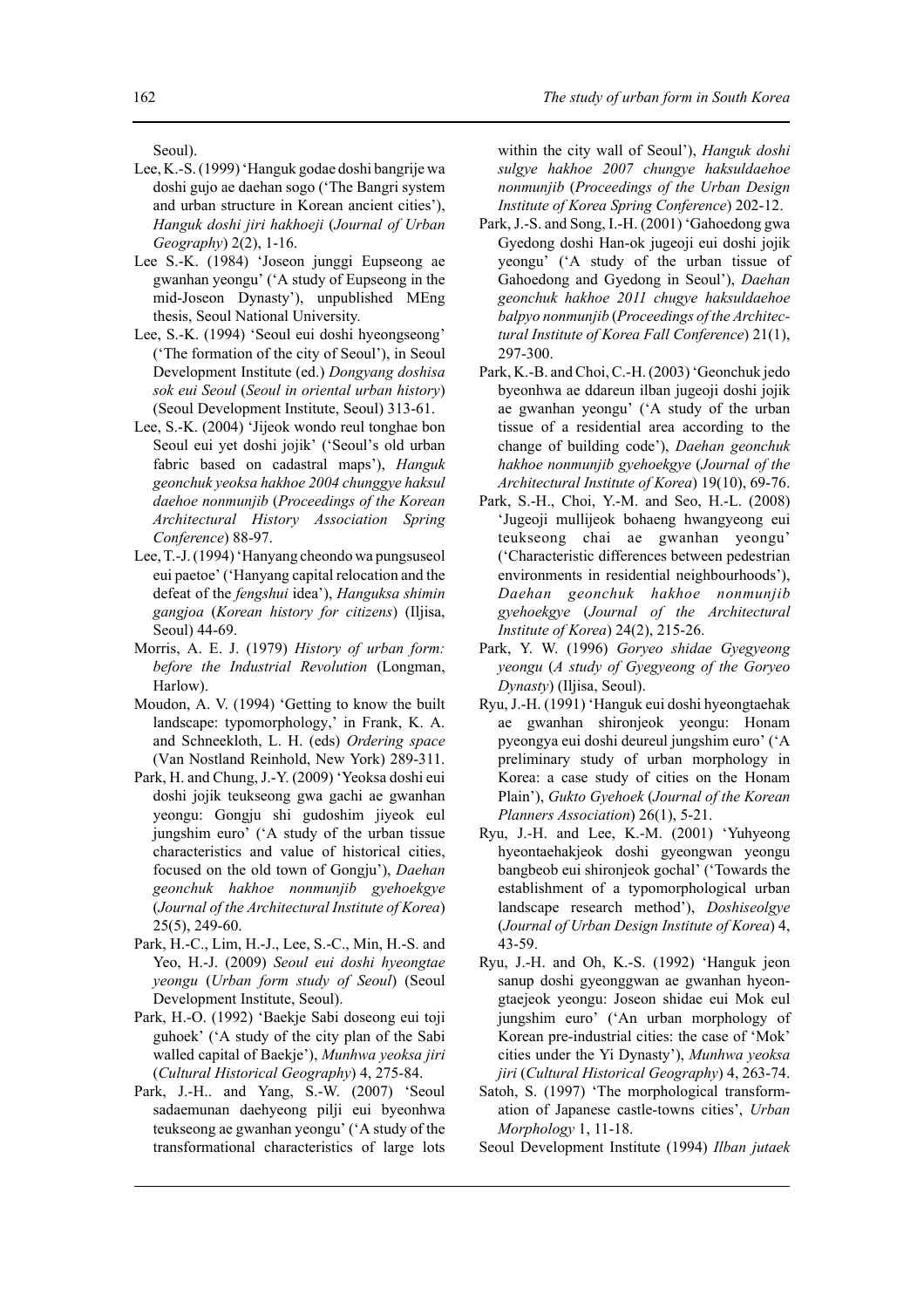*jiyeok jeongbi model gyebal* (*Seoul's neighbourhood transformation and proposed policy guidelines*) SDI Report 94-R-4 (Seoul Development Institute, Seoul).

- Seoul Metropolitan Government (1996) *Seoul, 1995-96: doshi hyeongtae wa gyeonggwan* (*Seoul, 1995-96: urban form and landscape*) (Seoul Metropolitan Government, Seoul).
- Seoul Metropolitan Government (2000) *Seoul, 1999-2000: doshi hyeongtae wa gyeonggwan* (*Seoul, 1999-2000: urban form and landscape*) (Seoul Metropolitan Government, Seoul).
- Seoul Metropolitan Government (2004a) 'Doshimbu doshi jojik eui wonhyeong gwa byeonhwa' ('Morphogenesis and transformation of urban tissue in downtown Seoul'), unpublished report, Seoul Metropolitan Government, Seoul.
- Seoul Metropolitan Government (2004b) 'Doshimbu toji iyong mit gyeonggwan hyeonhwa' ('Change of land use and urban landscape in downtown Seoul'), unpublished report (Seoul Metropolitan Government, Seoul).
- Seoul Metropolitan Government (2006) *Seoul imiji: byeonhwa wa hoebok* – *doshi hyeongtae wa gyeonggwan 2004/2005* (*Seoul image: change and restoration – urban form and landscape 2004/2005*), (Seoul Metropolitan Government, Seoul).
- Seoul Metropolitan Government (2010a) *Seoul, 2009-2010: doshi hyeongtae wa gyeonggwan* (*Seoul, 2009-2010: urban form and landscape*), (Seoul Metropolitan Government, Seoul).
- Seoul Metropolitan Government (2010b) 'Seoul doshim eui jeongcheseong yeongu' ('Seoul downtown identity study'), unpublished report (Seoul Metropolitan Government, Seoul).
- Shin, S.-W. and Yae, M.-H. (2000) 'Gyeongju eui doshi gonggan guseong wonri ae gwanhan yeongu: Goryeo shidae ihu Gyeongju eupseong eui chukseong gwa doshi jeongye reul jungshim euro' ('A study of the spatial structure of Gyeongju: focusing on city development since Goryeo'), *Gukto Gyehoek* (*Journal of the Korean Planners Association*) 35(6), 7-19.
- Sim, K.-M. and Kim, K.-H. (2001) 'Myeongdong eui doshi jojik teukseong ae gwanhan yeongu' ('A study of the characteristics of urban tissue in Myeong-dong') *Hanguk doshiseolgye hakhoe 2001 chugye haksuldaehoe nonmunjib* (*Proceedings of the Urban Design Institute of Korea Fall Conference*), 151-70.
- Slater, T. R. (ed.) (1990) *The built form of Western cities* (Leicester University Press, Leicester).
- Sohn, J.-M. (1977) *Joseon shidae doshi sahoe yeongu* (*The study of urban society in the Joseon*

*Dynasty*) (Iljisa, Seoul).

- Sohn, S.-K., Ha, J.-M., Yang, W.-H. and Han, K.-J. (1996a) 'Garo chegye mit pilji jojik eul jungshim euro han Seoul doshi jojik eui byeonhwa gwajeong ae gwanhan yeongu: Seoul Cheonggyecheon ibuk jiyeok eul jungshim euro' ('A study of the transformation of urban tissue in Seoul based on the system of roads and plots: focusing on the northern part of the city'), *Gukto Gyehoek* (*Journal of the Korean Planners Association*) 31(3), 21-36.
- Sohn, S.-K., Ha, J.-M., Yang, W.-H. and Yang, Y.- J. (1996b) 'Jeonju shi doshi hanok hyeong pyeongmyeon yuhyeong ae gwanhan yeongu' ('A study of the plan types of urban traditional housing in Jeonju'), *Daehan geonchuk hakhoe nonmunjib gyehoekgye* (*Journal of the Architectural Institute of Korea*) 12(7), 29-38.
- Sohn, S.-K. and Han, K.-J. (1996) 'Yuhyeong jeok hyeongtaehak eui yeongu bangbub ae gwanhan yeongu' ('A study of the research methods of typomorphology'), *Daehan geonchuk hakhoe nonmunjib gyehoekgye* (*Journal of the Architectural Institute of Korea*) 12(6), 73-83.
- Sohn, S.-K. and Lee, D.-H. (2000) 'Doshi jugeojiyeok ae itsuseo jugeo wa garo eui jeobhab bangsik ae gwanhan yuhyeonhak jeok yeongu' ('A typological study of the interface between houses and streets in urban residential districts'), *Daehan geonchuk hakhoe nonmunjib gyehoekgye* (*Journal of the Architectural Institute of Korea*) 16(12), 159-66.
- Sohn, S.-K. and Shin, J.-H. (2003) 'Seoul jugeojiyeok nae jugeo block eui gonggan gujo ae gwanhan yeongu' ('A study of the spatial structure of residential blocks in Seoul'), *Daehan geonchuk hakhoe nonmunjib gyehoekgye* (*Journal of the Architectural Institute of Korea*) 19(4), 83-90.
- Sohn, S.-K. and Kim, B.-J. (2006) 'Naju eupseong jiyeok eui gonggan gujo wa seongjang jilseo ae gwanhan yeongu' ('A study of the spatial order and formation of Naju castle areas'), *Daehan geonchuk hakhoe nonmunjib gyehoekge* (*Journal of the Architectural Institute of Korea*) 22(3), 181-90.
- Song, I.-H. (1989) 'Daejeon gyeokja hyeong doshi gujo wa geonchuk' ('Daejeon – urban grid and architecture'), *Geonchukmunhwa* (*Architectural Culture*) 8907, 93-101.
- Song, I.-H. and Cho, J.-B. (2002) 'Four types of urban tissue in the traditional urban housing neighbourhood of Bukchon, Seoul', *Proceedings Seoul International Conference on East Asian Architectural History* (Institute of Seoul